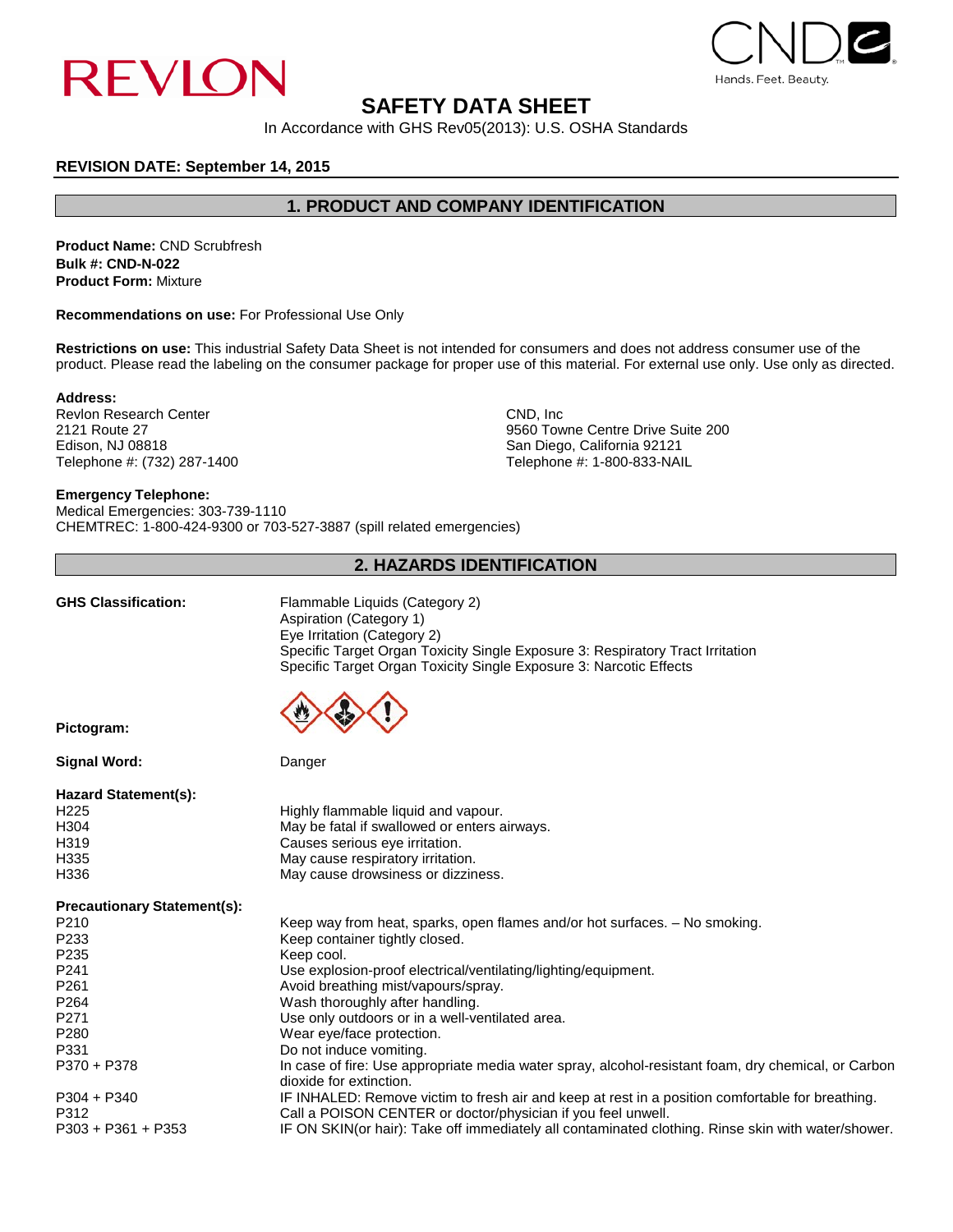| $P305 + P351 + P338$                                    | IF IN EYES: Rinse cautiously with water for several minutes. Remove contact lenses, if present<br>and easy to do. Continue rinsing. |
|---------------------------------------------------------|-------------------------------------------------------------------------------------------------------------------------------------|
| $P337 + P313$                                           | If eye irritation persists: Get medical advice/attention.                                                                           |
| $P301 + P310$                                           | IF SWALLOWED: Immediately call a POISON CENTER or doctor/physician.                                                                 |
| $P403 + P233$                                           | Store in a well-ventilated place. Keep container tightly closed.                                                                    |
| P405                                                    | Store locked up.                                                                                                                    |
| P <sub>501</sub>                                        | Dispose of content and/or container in accordance with local, regional, national, and/or<br>international regulations.              |
| <b>Potential Health Effects:</b><br>$E_{1/2}$ $R_{2/2}$ | Vanor is discomfering to the oug. Coloches my squee covers oug irritation, possible corport burns and oug                           |

| Eve Contact:         | vapor is discomporting to the eye. Spiashes my cause severe eye imitation, possible comeal burns and eye   |
|----------------------|------------------------------------------------------------------------------------------------------------|
|                      | damage. Symptoms of overexposure may include redness, itching, irritation, and watering.                   |
| <b>Skin Contact:</b> | May be irritating to skin, especially after prolonged or repeated contact.                                 |
| Inhalation:          | Fumes/vapors may be moderately irritating to the nose, throat and other tissues of the respiratory system. |
|                      | Symptoms of overexposure can include coughing, wheezing, nasal congestion, and difficulty breathing.       |
|                      | Inhalation concentrated vapors can cause central nervous system depression (e.g. drowsiness, dizziness,    |
|                      | headaches, nausea). Odor may give some warning of exposure, but odor fatique may occur.                    |
| Ingestion:           | If product is swallowed, may cause nausea, vomiting and/or diarrhea and central nervous system             |
|                      | depression.                                                                                                |
|                      |                                                                                                            |
|                      |                                                                                                            |

| <b>Hazard Classification:</b> |                                                 |
|-------------------------------|-------------------------------------------------|
| <b>OSHA (USA):</b>            | Flammable liquid, Irritant, Target Organ Effect |
| <b>HMIS Rating:</b>           | Health: 2. Flammability: 3. Reactivity: 0.      |
| <b>NFPA Rating:</b>           | Health: 2. Flammability: 3. Reactivity: 0.      |
|                               |                                                 |

| 3. COMPOSITION/INFORMATION ON INGREDIENTS |          |           |
|-------------------------------------------|----------|-----------|
| <b>HAZARDOUS INGREDIENTS:</b>             | ICAS #:  | %:        |
| Acetone                                   | 67-64-1  | l 40 – 70 |
| Isopropyl Alcohol                         | 67-63-0  | $30 - 60$ |
| <b>Butyl Acetate</b>                      | 123-86-4 | $0 -$     |

| <b>4. FIRST AID MEASURES</b>                                |                                                                                                                                                                                                                                                                                                                                                |  |
|-------------------------------------------------------------|------------------------------------------------------------------------------------------------------------------------------------------------------------------------------------------------------------------------------------------------------------------------------------------------------------------------------------------------|--|
| <b>Eye Contact:</b>                                         | If product gets in the eyes, immediately flush with copious amounts of lukewarm water for<br>at least 15 minutes. Open and close eyelid(s) to ensure thorough irrigation. Seek medical<br>attention.                                                                                                                                           |  |
| <b>Skin Contact:</b>                                        | If irritation occurs and product is on the skin, rinse thoroughly with lukewarm water,<br>followed by a thorough washing of the affected area with plenty of soap and water.<br>Remove all contaminated clothing including footwear and wash thoroughly before reuse.<br>If irritation, redness, or swelling persists, seek medical attention. |  |
| Inhalation:                                                 | If cough, shortness of breath or other breathing problems occur, move to fresh air. Seek<br>medical attention if symptoms persist. If necessary, restore normal breathing through<br>standard first aid measures.                                                                                                                              |  |
| Ingestion:                                                  | DO NOT INDUCE VOMITING. Contact Chemirec at +1 (703) 527-3887 or the nearest<br>Poison Control Center or local emergency telephone number for assistance and<br>instructions. Seek immediate medical attention. If vomiting occurs spontaneously, keep<br>victim's head lowered (forward) to reduce the risk of aspiration.                    |  |
| <b>Notes to Physician:</b>                                  | Treat symptomatically.                                                                                                                                                                                                                                                                                                                         |  |
| Most important symptoms/effects,<br>Both acute and delayed: | Target Organ Effect, Irritation                                                                                                                                                                                                                                                                                                                |  |

# **5. FIRE AND IGNITION INFORMATION**

**Burn Rate:** Not determined.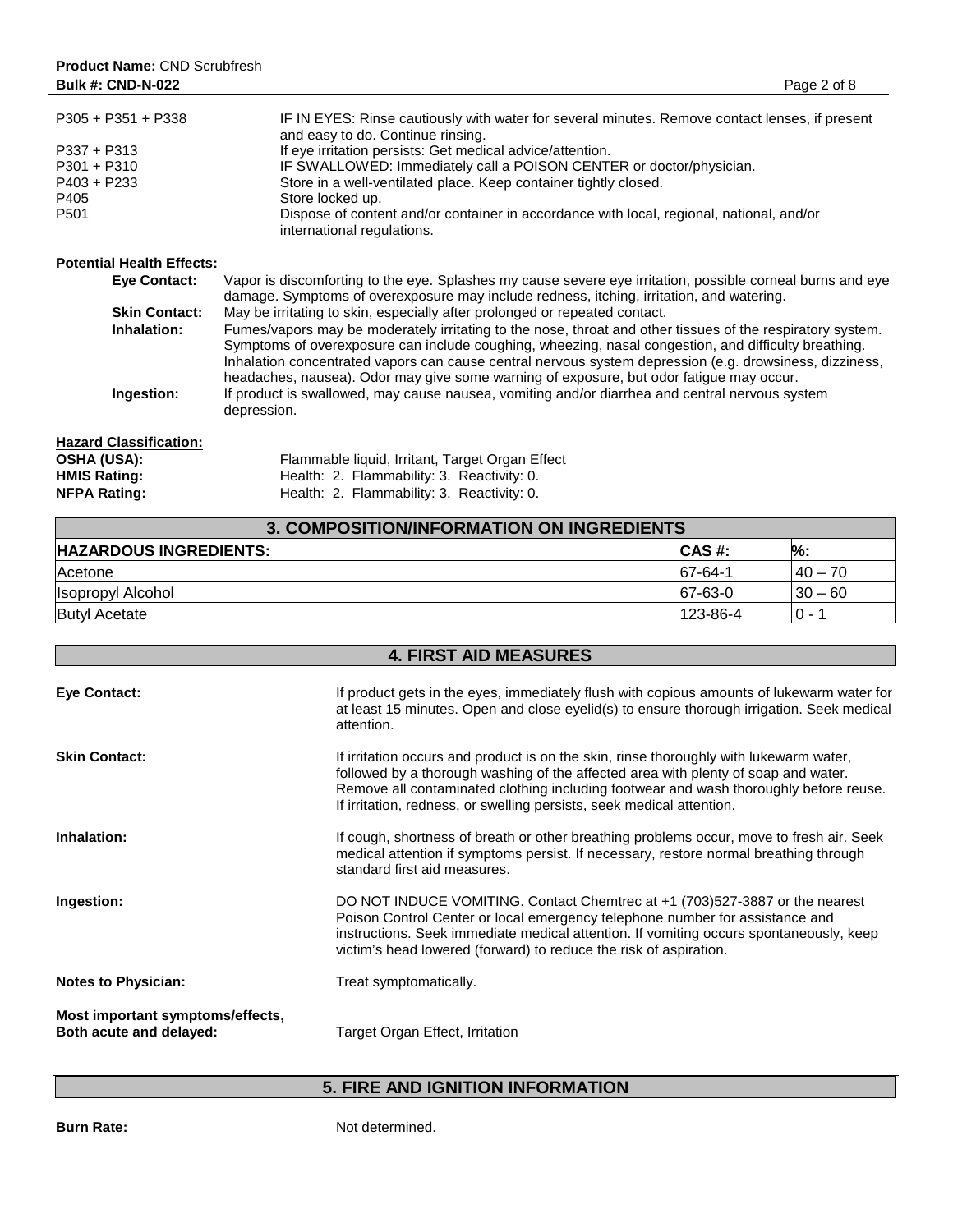| <b>Bulk #: CND-N-022</b>                              | Page 3 of 8                                                                                                                                                                                                                                                                                                                                                                                                                                                                                                                                                                |  |
|-------------------------------------------------------|----------------------------------------------------------------------------------------------------------------------------------------------------------------------------------------------------------------------------------------------------------------------------------------------------------------------------------------------------------------------------------------------------------------------------------------------------------------------------------------------------------------------------------------------------------------------------|--|
| <b>Extinguishing Media:</b>                           | Use extinguishing measures that are appropriate to local circumstances and the<br>surrounding environment. Water spray, alcohol-resistant foam, dry chemical or carbon<br>dioxide.                                                                                                                                                                                                                                                                                                                                                                                         |  |
| <b>Special Fire Fighting Procedures:</b>              | First responders should wear eye protection. Structural fire fighters must wear full<br>protective equipment and MSHA.NIOSH-approved self-contained breathing apparatus. If<br>possible, prevent runoff water from entering storm drains, bodies of water, or other<br>environmentally sensitive areas. If necessary, rinse contaminated equipment with soapy<br>water before returning to service/                                                                                                                                                                        |  |
| <b>Unusual Fire/Explosion Hazard:</b>                 | Flammable. Above flash point, vapor-air mixtures may be a fire and explosion hazard.<br>Vapors can flow along surfaces to distant ignition source and flash back. Sealed<br>containers may rupture when heated. This material may produce a floating fire hazard.<br>Sensitive to static discharge. May release irritating gases/fumes during thermal<br>decomposition or burning.                                                                                                                                                                                         |  |
| Specific Hazards Arising from the<br><b>Chemical:</b> | Not Applicable.                                                                                                                                                                                                                                                                                                                                                                                                                                                                                                                                                            |  |
| HAZCHEM CODE: 2[Y]E                                   |                                                                                                                                                                                                                                                                                                                                                                                                                                                                                                                                                                            |  |
|                                                       | <b>6. ACCIDENTAL RELEASE MEASURES</b>                                                                                                                                                                                                                                                                                                                                                                                                                                                                                                                                      |  |
| <b>Personal Precautions:</b>                          | Avoid inhalation of dust and vapors. Remove all sources of ignition. Ensure adequate ventilation.<br>Use personal protective equipment. See also Section 8.                                                                                                                                                                                                                                                                                                                                                                                                                |  |
| <b>Methods for Cleaning Up:</b>                       | Before cleaning any spill or leak, individuals involved in spill cleanup must wear appropriate<br>Personal Protective Equipment.                                                                                                                                                                                                                                                                                                                                                                                                                                           |  |
|                                                       | For small spills (e.g. < 1 gallon (3.785 liters)) wear appropriate personal protective equipment (e.g.<br>goggles, gloves). Maximize ventilation (open doors and windows) and secure all sources of<br>ignition. Revlon spilled material with absorbent material and place into appropriate closed<br>container(s) for disposal. Dispose of properly in accordance with local, state, and federal<br>regulations. Wash all affected areas and outside of container with plenty of warm water and soap.<br>Remove any contaminated clothing and wash thoroughly before use. |  |
|                                                       | For spills ≥1 gallon (3.785 liters) deny entry to all unprotected individuals. Dike and contain spill<br>with inert material (e.g. sand or earth). Use ONLY non-sparking tools for recovery and cleanup.<br>Transfer ligid to containers for recovery or disposal and solid diking material to separate containers<br>for proper disposal. Remove contaminated clothing promptly and wash affected skin areas with<br>soap and water. Keep spills and cleaning runoffs out of municipal sewers and open bodies of<br>water.                                                |  |
| <b>Environmental Precautions:</b>                     | No special environmental precautions required. Local authorities should be advised if significant<br>spillages cannot be contained.                                                                                                                                                                                                                                                                                                                                                                                                                                        |  |
|                                                       | 7. HANDLING AND STORAGE                                                                                                                                                                                                                                                                                                                                                                                                                                                                                                                                                    |  |
| <b>Work &amp; Hygiene Practices:</b>                  | Avoid prolonged contact with this material. Avoid breathing the vapors generated by this product.<br>Use in a well- ventilated location (e.g. local exhaust ventilation, fans). Wash skin thoroughly with<br>plenty of soap and water after using this product. Do not eat, drink, or smoke while handling this<br>product.                                                                                                                                                                                                                                                |  |

- **Handling:** Keep this material away from heat, sparks and open flame. Open containers slowly on a stable surface. Keep container closed tightly when not in use. Empty container may contain residual amounts of this product; therefore, empty containers should be handled with care
- **Storage:** Store containers in a cool, dry location, away from direct sunlight, other light sources, or sources of intense heat. Store away from incompatible materials (see Section 10, Stability and Reactivity). As a precaution against exposure to the eyes, nose, throat, and face, this product should not be stored higher than waist level.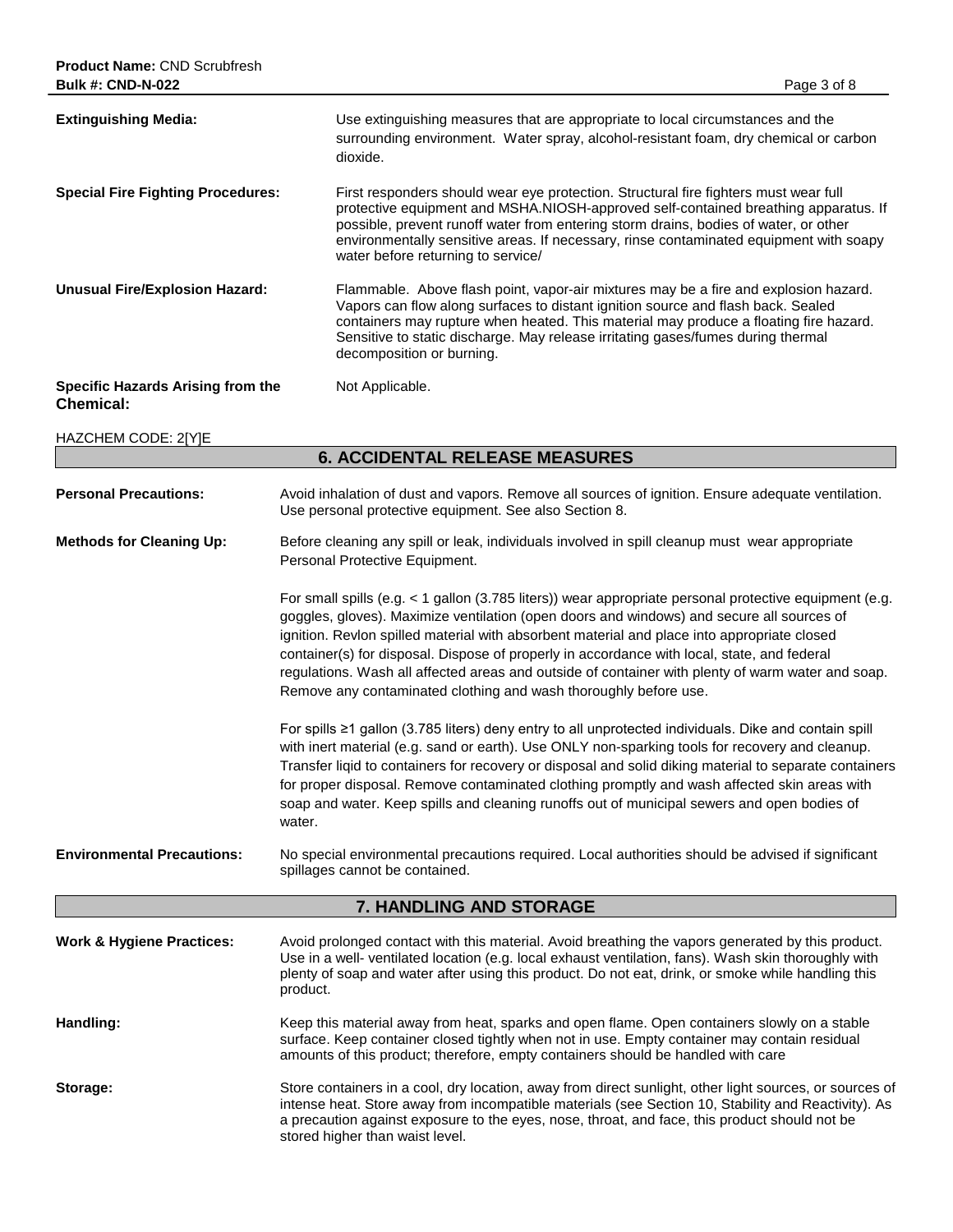Keep away from children at all times!

# **8. EXPOSURE CONTROLS / PERSONAL PROTECTION**

# **EXPOSURE LIMITS**

There are no exposure limits identified for this product. Exposure limits for individual ingredients are provided below.

# **Occupational Exposure Limits (OELs):**

| CAS No.  | Components           | ppm  | Category         | Origin            |
|----------|----------------------|------|------------------|-------------------|
| 67-64-1  | Acetone              | 1000 | TWA $(8)$        | <b>OSHA PEL</b>   |
|          |                      | 250  | TWA (10)         | <b>NIOSH REL</b>  |
|          |                      | 500  | <b>TWA (8)</b>   | <b>ACGIH TLV</b>  |
| 67-63-0  | Isopropyl Alcohol    | 980  | TWA $(8)$        | <b>OSHA PEL</b>   |
|          |                      | 980  | TWA (10)         | <b>NIOSH REL</b>  |
|          |                      | 1225 | $15 \text{ min}$ | <b>NIOSH STEL</b> |
|          |                      | 980  | <b>TWA (8)</b>   | <b>ACGIHTLV</b>   |
|          |                      | 1230 | $15 \text{ min}$ | <b>ACGIH STEL</b> |
|          |                      | 710  | <b>TWA (8)</b>   | <b>OSHA PEL</b>   |
| 123-86-4 | <b>Butyl Acetate</b> | 710  | TWA (10)         | <b>NIOSH REL</b>  |
|          |                      | 950  | $15 \text{ min}$ | <b>NIOSH STEL</b> |
|          |                      | 710  | <b>TWA (8)</b>   | <b>ACGIHTLV</b>   |

IDLH: Immediately Dangerous to Life or Health concentration TWA: Time Weighted Average<br>PEL: Permissible Exposure Limit Conference ACGIH: American Conference

PEL: Permissible Exposure Limit **ACGIH: American Conference of Governmental Industrial Hygienists**<br>
OSHA: Occupational Accupational Safety and Health Administration OEL: Occupational Exposure Limit **OSHA: Occupational Safety and Health Administration**<br>STEL: Short Term Exposure Limit **Canadia Safety and Health Administration** NIOSH: National Institute for Occupational Safety and H STEL: Short Term Exposure Limit NIOSH: National Institute for Occupational Safety and Health<br>TLV: Threshold Limit Value TLV: Network REL: Recommended Exposure Limit REL: Recommended Exposure Limit

# **ENGINEERING CONTROLS**

Use adequate ventilation (e.g. open doors and windows, local exhaust ventilation). Ensure appropriate decontamination equipment is available (e.g. sink, safety shower, eye-wash station). Use in a chemical fume hood when working with large quantities of product and provide adequate ventilation (e.g. local exhaust ventilation, fans).

# **PERSONAL PROTECTIVE EQUIPMENT**

| <b>Respiratory protection:</b>   | No special respiratory protection is required under typical circumstances of use or handling. If<br>necessary, use only respiratory protection authorized per U.S. OSHA's requirement in 29 CFR<br>§1910.134, or applicable U.S. state regulations, or the appropriate standards of Canada, its<br>provinces, E.C. member states, or Australia. |
|----------------------------------|-------------------------------------------------------------------------------------------------------------------------------------------------------------------------------------------------------------------------------------------------------------------------------------------------------------------------------------------------|
| <b>Hand Protection:</b>          | None required under normal use. When handling large quantities (e.g. $\geq 1$ gallon (3.785 liters))<br>wear rubber or impervious plastic gloves.                                                                                                                                                                                               |
| <b>Eye Protection:</b>           | Wear protective eyewear (e.g. safety glasses with side shields) at all times when handling this<br>product. Contact lenses pose a special hazard; soft lenses may absorb and concentrate irritants.                                                                                                                                             |
| <b>Skin and Body Protection:</b> | No apron required when handling small quantities.                                                                                                                                                                                                                                                                                               |
|                                  | When handling large quantities (e.g. $\geq 1$ gallon (3.785 liters)), eye wash stations and deluge<br>showers should be available. Upon completion of work activities involving large quantities of this<br>product, wash any exposed areas thoroughly with soap and water.                                                                     |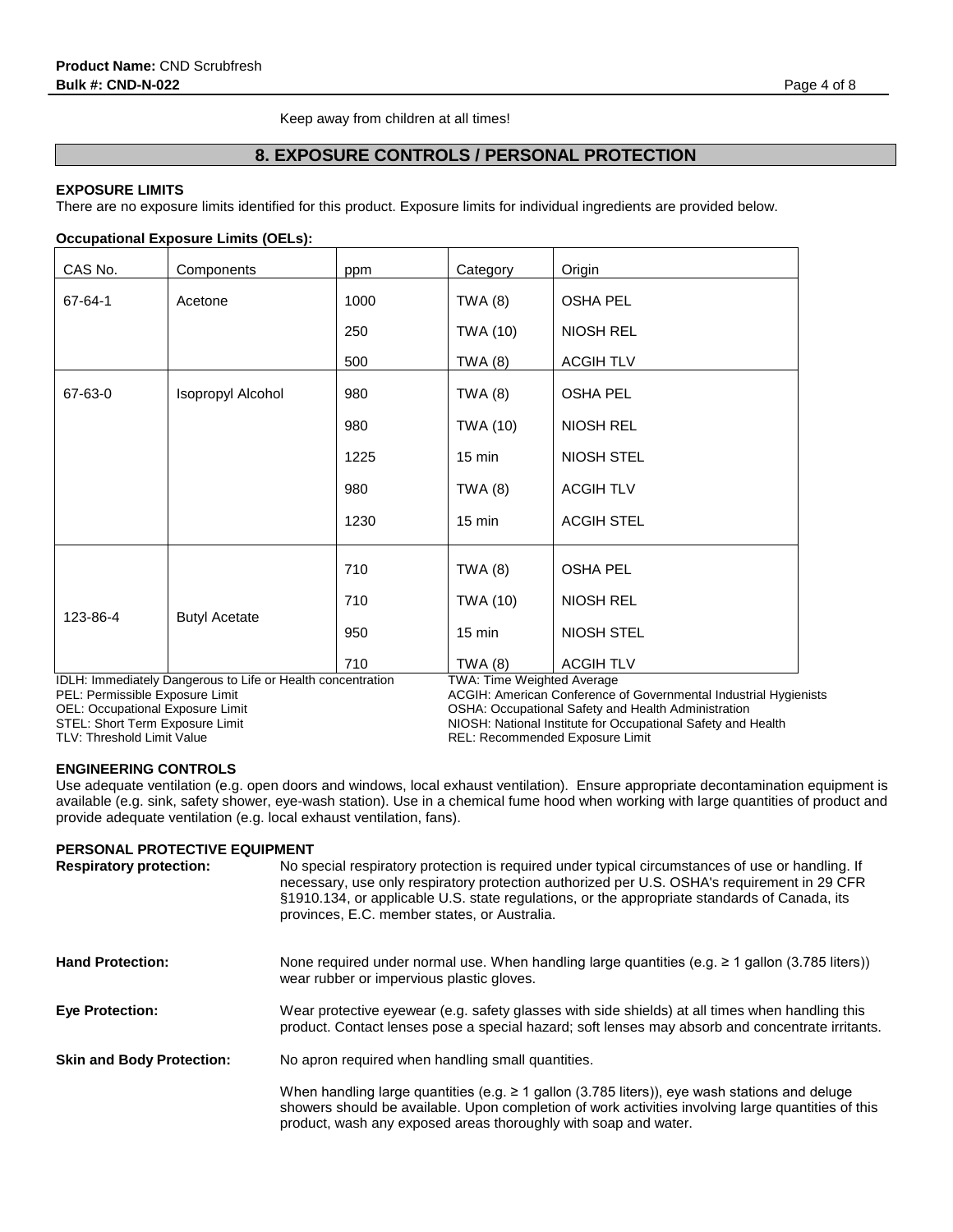**Other protective equipment:** None required under normal use. Skin protection required in production areas. Handle in accordance with good industrial hygiene and safety practice. Emergency eyewash and safety shower should be located nearby.

# **9. PHYSICAL AND CHEMICAL PROPERTIES**

| Appearance:                                       | Clear liquid                                                       |
|---------------------------------------------------|--------------------------------------------------------------------|
| Odor:                                             | Ketone                                                             |
| <b>Odor Threshold:</b>                            | Not Known                                                          |
| pH:                                               | Not Known                                                          |
| <b>Melting Point/Freezing Point:</b>              | Not Known                                                          |
| <b>Boiling Point/ Boiling Range:</b>              | Not Known                                                          |
| <b>Flash Point:</b><br><b>Flash Point Method:</b> | $-4^0C$ (25 <sup>0</sup> F) Acetone<br>Closed Cup (ASTM D 6450-05) |
| % Volatile:                                       | Not Known                                                          |
| <b>Evaporation Rate:</b>                          | < 1                                                                |
| <b>Flammability Classification:</b>               | Flammable Liquid, Category 2                                       |
| <b>Explosive Limits:</b>                          | Not Known                                                          |
| Vapor Pressure:                                   | Not Known                                                          |
| <b>Vapor Density:</b>                             | 2.05                                                               |
| <b>Specific Gravity/Rel. Density:</b>             | 0.99 (Calculated)                                                  |
| <b>Solubility in Water:</b>                       | Soluble                                                            |
| Partition Coeff. (n-octanol//water):              | Not Known                                                          |
| Auto-ignition temperature:                        | Not Known                                                          |
| <b>Decomposition temperature:</b>                 | Not Known                                                          |
| <b>Viscosity:</b>                                 | Not Known                                                          |
|                                                   | <b>10. STABILITY AND REACTIVITY</b>                                |
| <b>Reactivity:</b>                                | No dangerous reaction known under conditions of normal use.        |
| <b>Stability:</b>                                 | Stable under normal temperatures and pressures.                    |
| <b>Conditions to Avoid:</b>                       | None Known.                                                        |
| Incompatible With:                                | Strong oxidizing agents.                                           |
| <b>Hazardous Decomposition Products:</b>          | Oxides of carbon.                                                  |
| <b>Hazardous Polymerization:</b>                  | Hazardous polymerization does not occur.                           |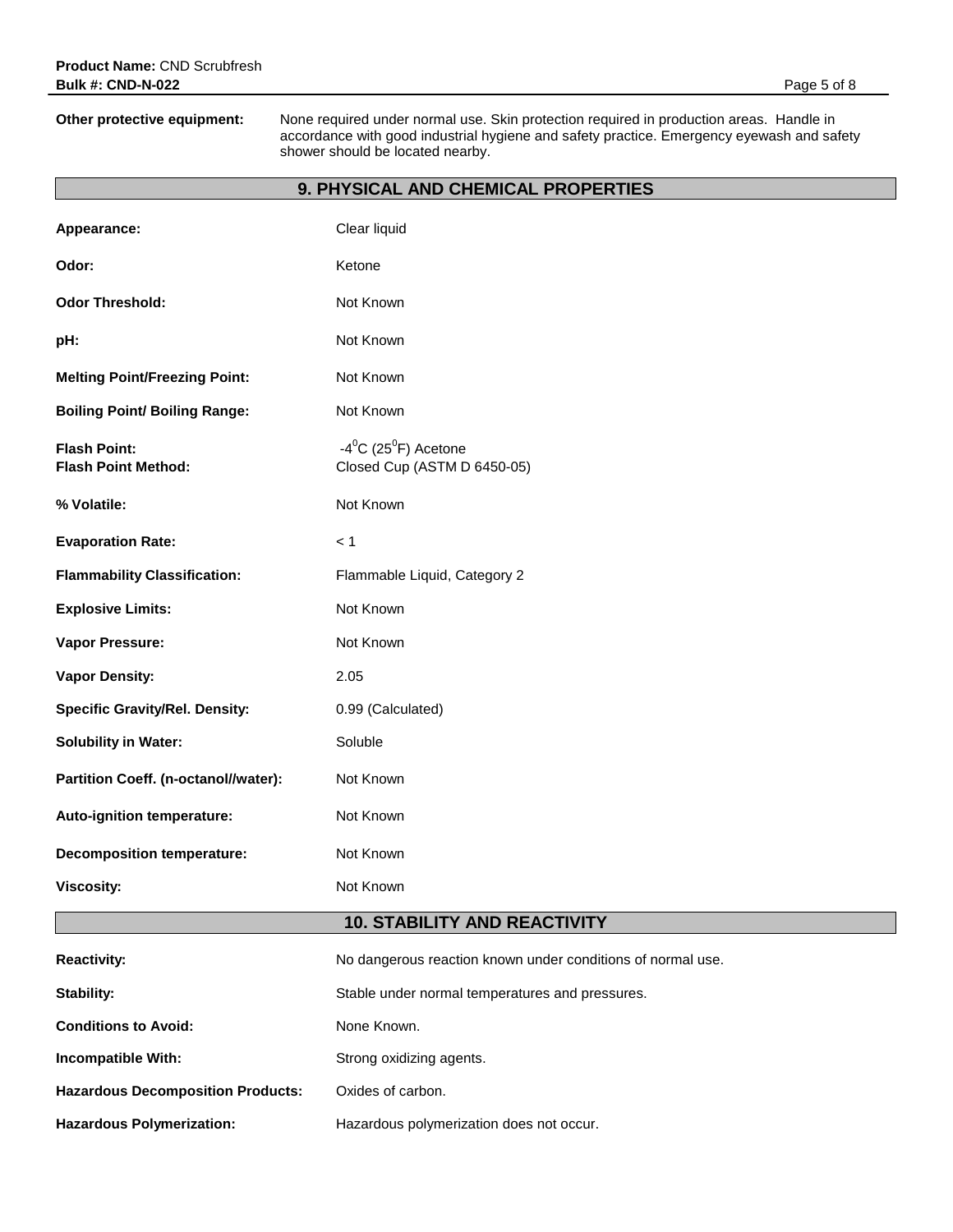# **11. TOXICOLOGICAL INFORMATION**

This formula was reviewed by toxicologists in the Global Product Safety and Regulatory Department of Revlon and is determined to be safe for its intended use. This review has taken into consideration available safety-related information including information on individual ingredients, similar formulas and potential ingredient interactions.

| Eye Irritation:                           | Causes serious eye irritation                                                                        |
|-------------------------------------------|------------------------------------------------------------------------------------------------------|
| <b>Skin Corrosion/Irritation:</b>         | May cause mild skin irritation                                                                       |
| <b>Respiratory or Skin Sensitization:</b> | May cause respiratory irritation                                                                     |
| <b>Acute toxicity:</b>                    | Not Available                                                                                        |
| <b>Germ Cell Mutagenicity:</b>            | Does not contain any ingredients known to be mutagenic according to OSHA                             |
| Carcinogenicity:                          | Does not contain any ingredients known to be carcinogenic according to OSHA, NTP, and<br><b>IARC</b> |
| <b>Reproductive toxicity:</b>             | Not expected to cause reproductive toxicity                                                          |
| <b>STOT - Single Exposure:</b>            | May cause drowsiness or dizziness                                                                    |
| <b>STOT – Repeat Exposure:</b>            | Not available                                                                                        |
| <b>Aspiration Hazard:</b>                 | Not Available                                                                                        |

# **12. ECOLOGICAL INFORMATION**

This product has not been tested as a whole for environmental toxicity. However, environmental information on the ingredients in this product have been reviewed by the Global Product Safety and Regulatory Department of Revlon and determined to have an acceptable environmental profile.

| <b>Aquatic Toxicity:</b>              | Not expected to cause aquatic toxicity |
|---------------------------------------|----------------------------------------|
| <b>Persistence and Degradability:</b> | Not Available                          |
| <b>Bioaccumulative Potential:</b>     | Not Available                          |
| <b>Mobility in Soil:</b>              | Not Available                          |
| <b>Other Adverse Effects:</b>         | Not expected to cause adverse effects  |

# **13. DISPOSAL CONSIDERATIONS**

**Disposal:** Consult applicable Local and State Regulations for disposal of non-hazardous liquids or solids. Do not dispose down sewer systems. Disposal in a properly regulated landfill is acceptable.

# **14. TRANSPORT INFORMATION**

# **FOR NON-BULK (FINISHED GOODS/RETAIL) SHIPMENT**

**Ground (DOT):**. Limited Quantity. **Vessel (IMDG):** UN 1993, Flammable liquid n.o.s. (isopropanol, acetone), 3, II, Ltd Qty **Air (IATA):** Consumer Commodity, 9, ID8000

# **FOR BULK SHIPMENT**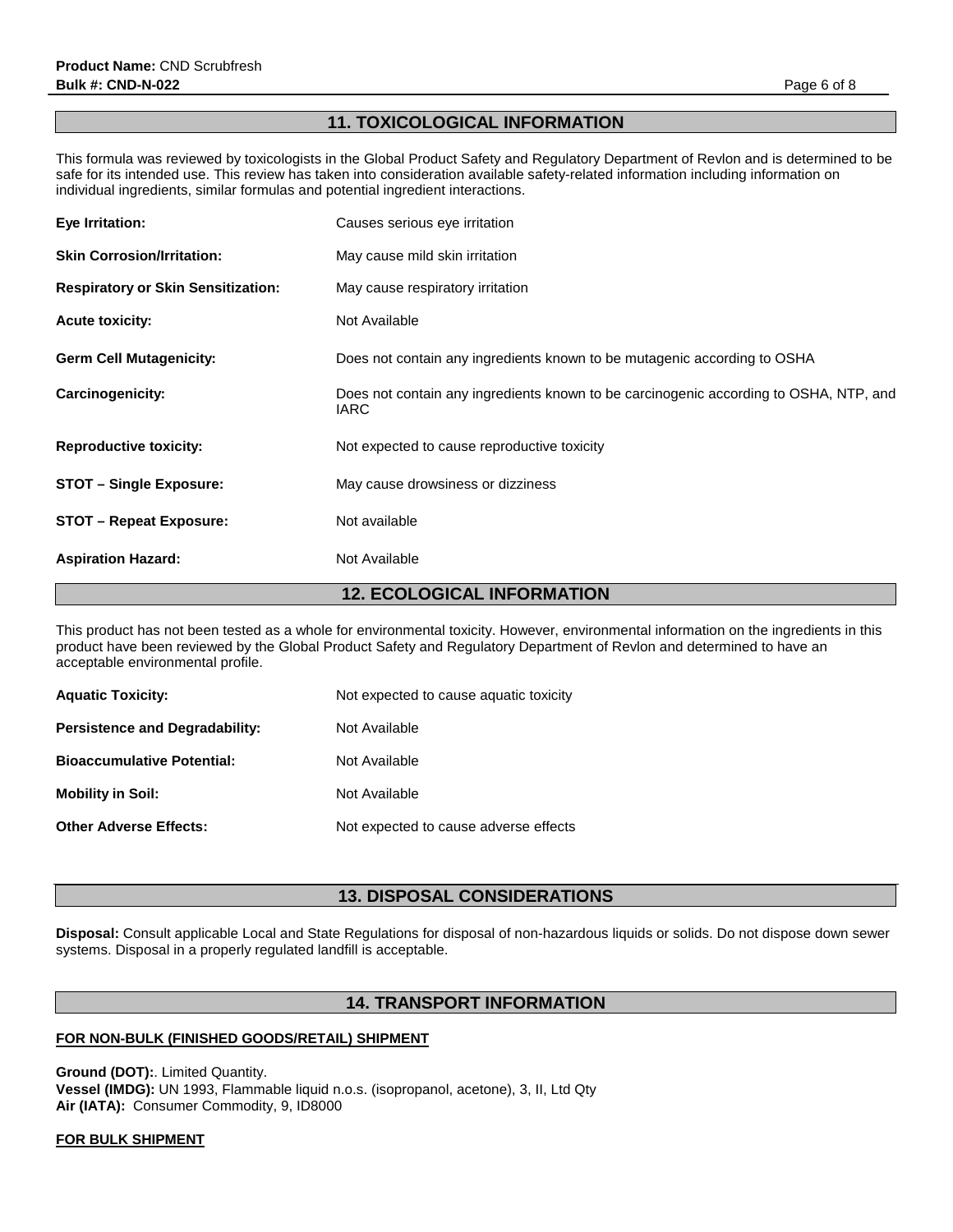# **DOT (Department of Transportation):**

| <b>UN Number:</b>        | UN1993                                         |
|--------------------------|------------------------------------------------|
| UN Proper Shipping Name: | Flammable liquid n.o.s. (Isopropanol, Acetone) |
| <b>UN Hazard Class:</b>  |                                                |
| <b>UN Packing Group:</b> |                                                |

# **IMDG (International Maritime Organization's Dangerous Goods Code):**

Use UN classification listed above.

# **IATA (International Air Transport Association):**

Use UN classification listed above.

# **15. REGULATORY INFORMATION**

# **International Inventories**

| <b>TSCA (Toxic Substances Control Act)</b> | The product is exempt                                               |
|--------------------------------------------|---------------------------------------------------------------------|
| <b>DSL (Domestic Substance List)</b>       | The following are listed: Acetone, Isopropyl Alcohol, Butyl Acetate |

# **U.S. Federal Regulations**

# **SARA 313**

Section 313 of Title III of the Superfund Amendments and Reauthorization Act of 1986 (SARA). This product does not contain any chemicals which are subject to the reporting requirements of the Act and Title 40 of the Code of Federal Regulations, Part 372.

| <b>SARA 311/312 Hazard Categories</b>    |     |
|------------------------------------------|-----|
| <b>Acute Health Hazard</b>               | Yes |
| <b>Chronic Health Hazard</b>             | Yes |
| <b>Fire Hazard</b>                       | Yes |
| <b>Sudden Release of Pressure Hazard</b> | N٥  |
| <b>Reactive Hazard</b>                   | N٥  |

# **Clean Water Act**

This product does not contain any chemicals that are regulated pollutants pursuant to the Clean Water Act (40 CFR 122.21 and 40 CFR 122.42).

# **Clean Air Act, Section 112 Hazardous Air Pollutants (HAPs) (see 40 CFR 61)**

This product does not contain any substances regulated as hazardous air pollutants (HAPS) under Section 112 of the Clean Air Act Amendments of 1990.

# **CERCLA**

The following substances are regulated as hazardous substance under the Comprehensive Environmental Response Compensation and Liability Act (CERCLA) (40 CFR 302)

• Acetone

# **U.S. State Regulations**

## **California Proposition 65**

This product does not contain any chemicals that are classified under Proposition 65.

# **U.S. State Right-To-Know Regulations**

The following ingredients are present in the finished product and listed on the following inventories and state Right-To-Know lists:

| Inaredient        | CAS #:   | TSCA 8(b) | <b>RI RTK</b> | <b>PARTK</b> | <b>NJ RTK</b> | <b>MARTK</b> |
|-------------------|----------|-----------|---------------|--------------|---------------|--------------|
| Acetone           | 67-64-1  | Yes       | Yes           | Yes          | Yes           | Yes          |
| Isopropyl Alcohol | 67-63-0  | Yes       |               | Yes          | Yes           | Yes          |
| n-Butyl Acetate   | 123-86-4 | Yes       | Yes           | Yes          | Yes           | Yes          |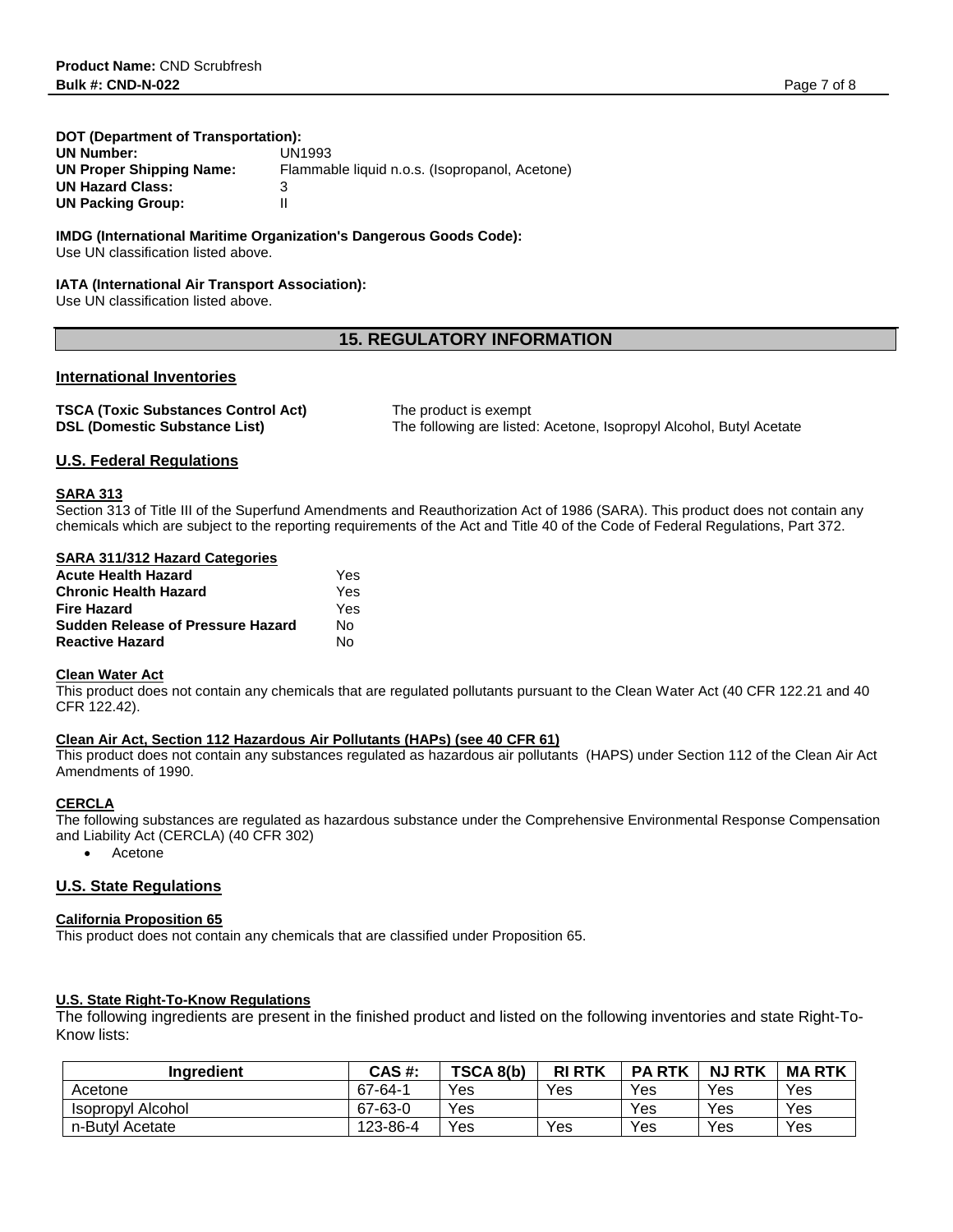# **Canada**

This product has been classified in accordance with the hazard criteria of the Controlled Products Regulations (CPR) and the SDS contains all the information required by the CPR.

# **16. OTHER INFORMATION**

Last Revision: April 1, 2012.<br> **Prepared by:** Revlon Resea **Revlon Research Center** 

# **Disclaimer:**

Judgments as to the suitability of information herein for purchaser's purposes are necessarily purchaser's responsibility. Therefore, although reasonable care has been taken in the preparation of such information, Revlon, Inc. extends no warranties, makes no representations and assumes no responsibility as to accuracy or suitability of such information for application to purchaser's intended purposes or for consequences of its use.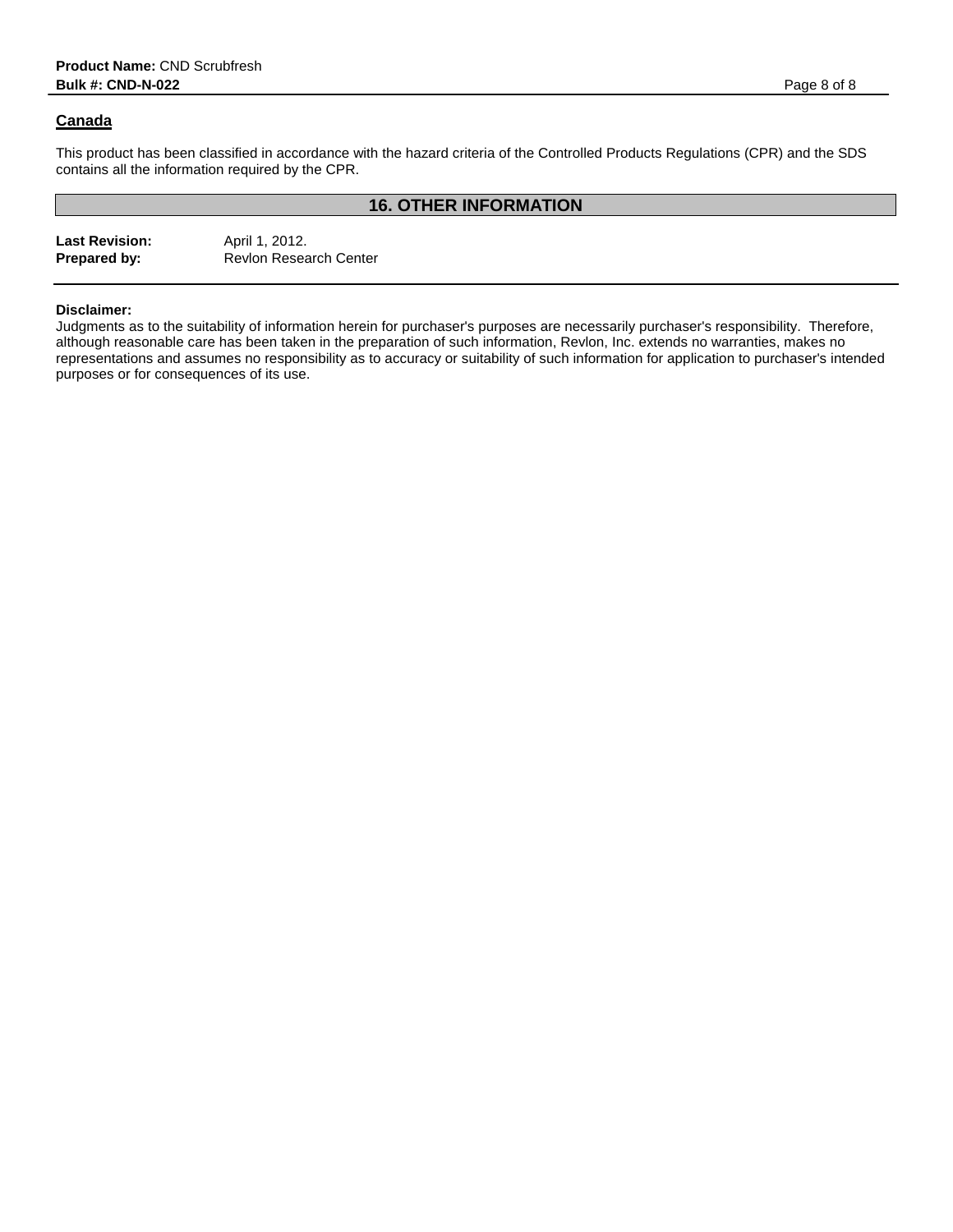

# **SAFETY DATA SHEET**

In Accordance with GHS Rev05(2013): U.S. OSHA Standard 29 CFR 1910.1200.

# **REVISION DATE: June 1, 2015**

# **1. PRODUCT AND COMPANY IDENTIFICATION**

**Product Name:** CND Solar Oil **Bulk #: CND-N-028 Product Form:** Mixture

**Recommendations on use:** Cosmetic Preparation.

**Restrictions on use:** This industrial Safety Data Sheet is not intended for consumers and does not address consumer use of the product. Please read the labeling on the consumer package for proper use of this material. For external use only. Use only as directed.

## **Address:**

Revlon Research Center CND, Inc. 2121 Route 27 CND, Inc. 2121 Route 27 Telephone #: (732) 287-1400

2121 Route 27 **2121 Route 27** 9560 Towne Centre Drive Suite 200 **Control Centre Drive Suite 200** 8 and Diego, California 92121 San Diego, California 92121<br>Telephone #: 1-800-833-NAIL

# **Emergency Telephone:**

Medical Emergencies: 303-739-1110 CHEMTREC: 1-800-424-9300 or 703-527-3887 (spill related emergencies)

# **2. HAZARDS IDENTIFICATION**

| <b>GHS Classification:</b>         | This product is not considered to be a hazardous substance as defined under<br>OSHA's Hazard Communication Standard 29 CFR 1910.1200. |
|------------------------------------|---------------------------------------------------------------------------------------------------------------------------------------|
| Pictogram:                         | Not Applicable                                                                                                                        |
| Signal Word:                       | Not Applicable                                                                                                                        |
| <b>Hazard Statement(s):</b>        | Not Applicable                                                                                                                        |
| <b>Precautionary Statement(s):</b> | Not Applicable                                                                                                                        |
| <b>Potential Health Effects:</b>   |                                                                                                                                       |
| <b>Eve Contact:</b>                | May be slightly irritating. Avoid eye contact.                                                                                        |
| <b>Skin Contact:</b>               | May be irritating to skin in some sensitive individuals                                                                               |
| Inhalation:                        | Not expected to cause irritation under normal conditions and use.                                                                     |
| Ingestion:                         | Not expected to cause irritation under normal conditions and use. May cause nausea, vomiting,<br>and/or diarrhea, if swallowed.       |
| <b>Unknown Toxicity</b>            |                                                                                                                                       |

0% of mixture consists of ingredient(s) of unknown toxicity.

| <b>Hazard Classification:</b> |                                            |
|-------------------------------|--------------------------------------------|
| <b>OSHA (USA):</b>            | Not hazardous.                             |
| <b>HMIS Rating:</b>           | Health: 1. Flammability: 1. Reactivity: 0. |
| <b>NFPA Rating:</b>           | Health: 1. Flammability: 1. Reactivity: 0. |

# **3. COMPOSITION/INFORMATION ON INGREDIENTS**

No Hazardous Ingredients



Hands, Feet, Beauty.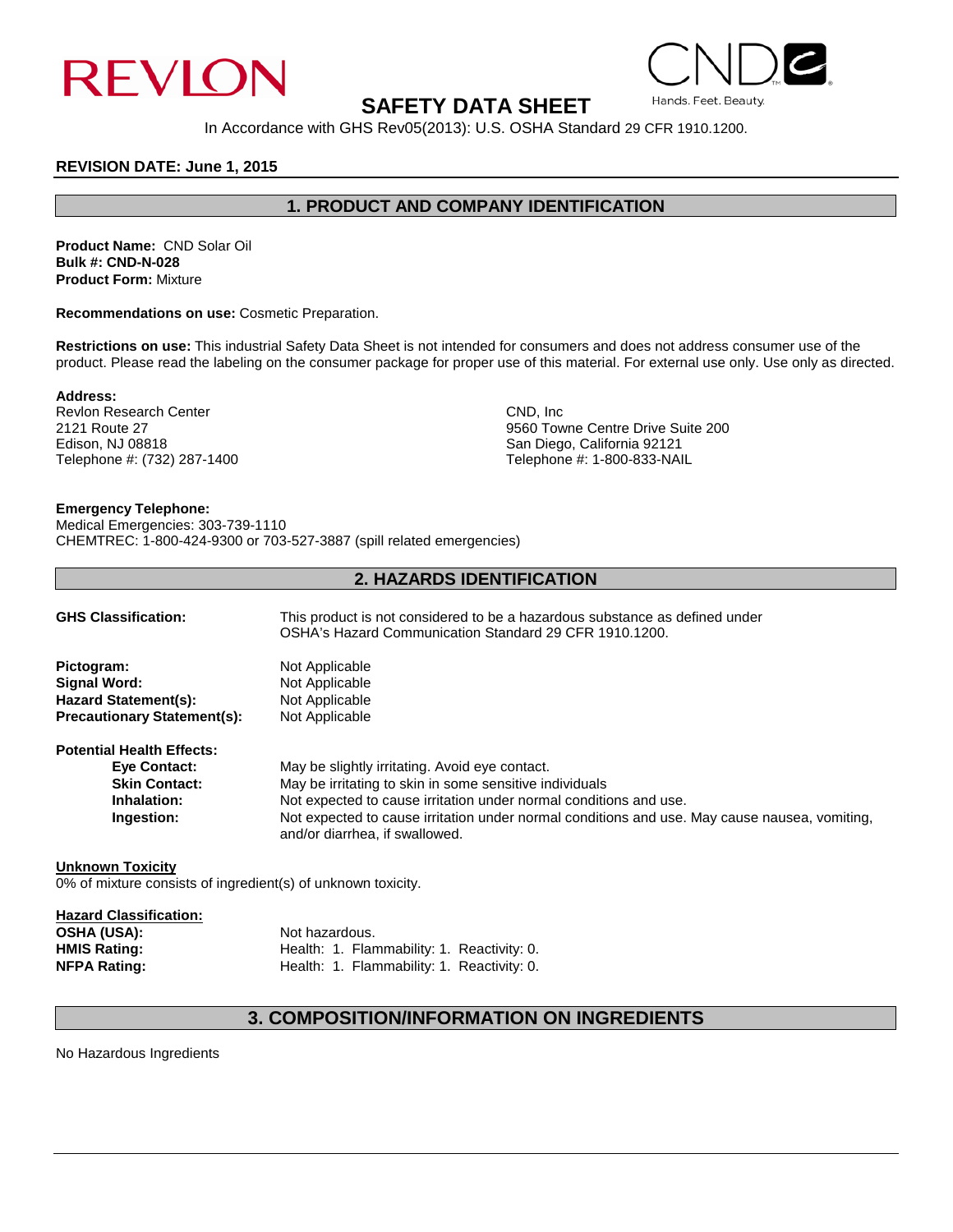**Chemical:** 

|                                                             | <b>4. FIRST AID MEASURES</b>                                                                                                                                                                                     |
|-------------------------------------------------------------|------------------------------------------------------------------------------------------------------------------------------------------------------------------------------------------------------------------|
| Eye Contact:                                                | Flush eyes immediately with large amounts of water for 15 minutes. Open and close<br>eyelid(s) to ensure thorough irrigation. If problem persists seek medical attention.                                        |
| <b>Skin Contact:</b>                                        | If irritation develops wash thoroughly with soap and warm water. Remove contaminated<br>clothing and wash thoroughly before reuse. Seek medical attention if redness, swelling,<br>itching, or burning persists. |
| Inhalation:                                                 | Remove victim to fresh air at once.                                                                                                                                                                              |
| Ingestion:                                                  | Contact ChemTrec at +1 (703)527-3887 or the nearest Poison Control Center or local<br>emergency telephone number for assistance and instructions. If vomiting occurs<br>spontaneously, keep victim.              |
| <b>Notes to Physician:</b>                                  | Treat symptomatically.                                                                                                                                                                                           |
| Most important symptoms/effects,<br>both acute and delayed: | No acute or delayed symptoms or effects occur when handling this product.                                                                                                                                        |
| <b>5. FIRE AND IGNITION INFORMATION</b>                     |                                                                                                                                                                                                                  |
| <b>Burn Rate:</b>                                           | Not determined.                                                                                                                                                                                                  |

| <b>Extinguishing Media:</b>                                    | Water, ABC all purpose extinguisher or $CO2$ extinguisher.                                            |
|----------------------------------------------------------------|-------------------------------------------------------------------------------------------------------|
| <b>Special Protective Actions for</b><br><b>Fire-Fighters:</b> | Wear suitable protective equipment. In the event of fire, wear self-contained<br>breathing apparatus. |
| Specific Hazards Arising from the                              | Not Applicable.                                                                                       |

# **6. ACCIDENTAL RELEASE MEASURES**

| <b>Personal Precautions:</b>      | Before cleaning any spill or leak, individuals involved in spill cleanup must wear appropriate<br>Personal Protective Equipment. Avoid inhalation of dust and vapors. Remove all sources of<br>ignition. Ensure adequate ventilation. Use personal protective equipment. See also Section 8.                                                                                                                                                                                                                                              |
|-----------------------------------|-------------------------------------------------------------------------------------------------------------------------------------------------------------------------------------------------------------------------------------------------------------------------------------------------------------------------------------------------------------------------------------------------------------------------------------------------------------------------------------------------------------------------------------------|
| <b>Methods for Cleaning Up:</b>   | For small spills (e.g. < 1 gallon (3.785 liters)) wear appropriate personal protective equipment (e.g.<br>goggles, gloves). Maximize ventilation (open doors and windows). Remove spilled material with<br>absorbent material and place into appropriate closed container(s) for disposal. Dispose of properly<br>in accordance with local, state, and federal regulations. Wash all affected areas and outside of<br>container with plenty of warm water and soap. Remove any contaminated clothing and wash<br>thoroughly before reuse. |
|                                   | For spills $\geq 1$ gallon (3.785 liters), deny entry to all unprotected individuals. Dike and contain spill<br>with inert material (e.g. sand or earth). Transfer liquid to containers for recovery or disposal and<br>solid diking material to separate containers for proper disposal. Remove contaminated clothing<br>promptly and wash affected skin areas with soap and water. Keep spills and cleaning runoffs out of<br>municipal sewers and open bodies of water.                                                                |
| <b>Environmental Precautions:</b> | No special environmental precautions required. Local authorities should be advised if significant<br>spillages cannot be contained.                                                                                                                                                                                                                                                                                                                                                                                                       |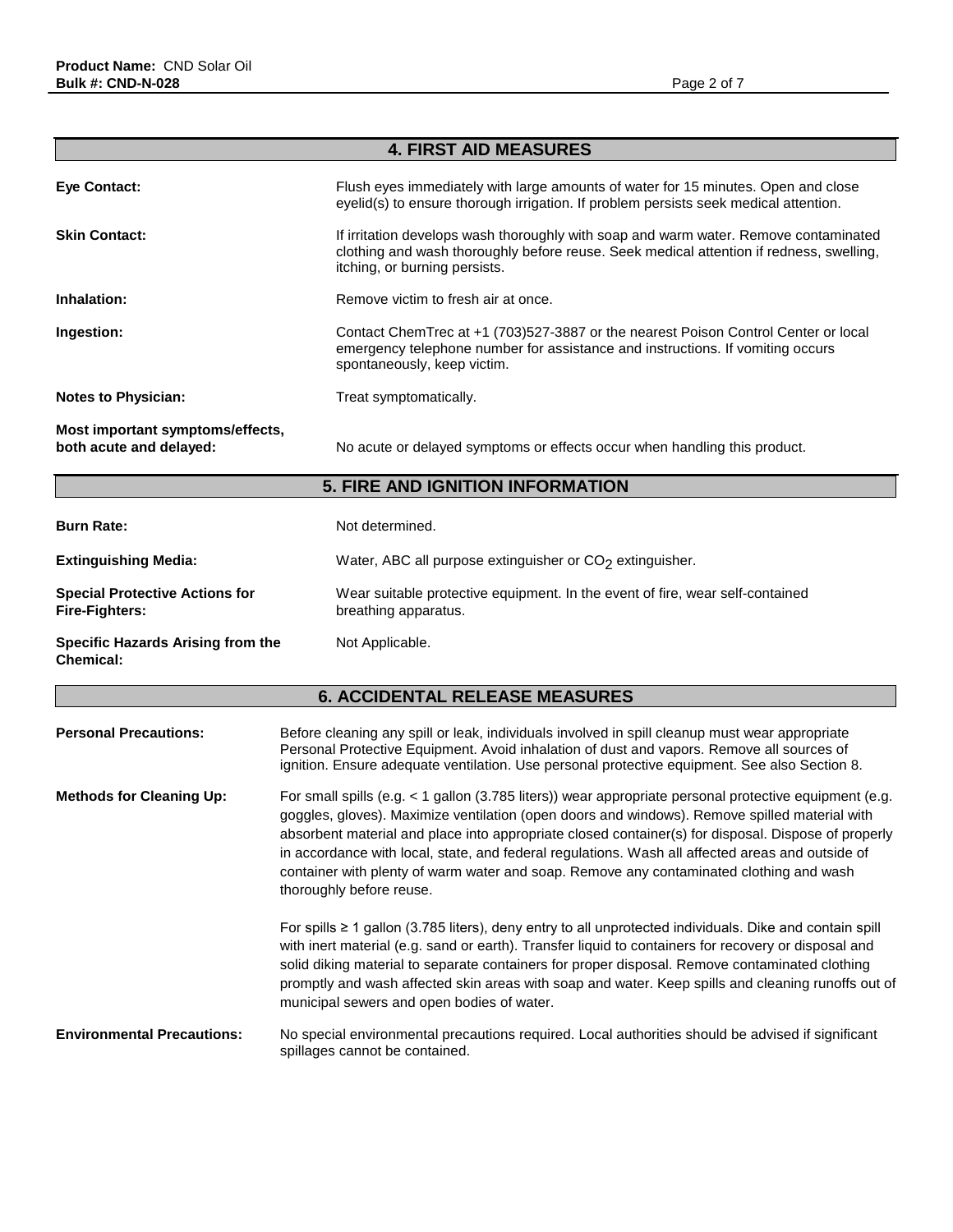| <i>I</i> . IIANDEING AND STORAGE     |                                                                                                                                                                                                                                                               |  |
|--------------------------------------|---------------------------------------------------------------------------------------------------------------------------------------------------------------------------------------------------------------------------------------------------------------|--|
| <b>Work &amp; Hygiene Practices:</b> | Follow normal hygiene practices. Do not eat, drink, or smoke while handling this product.<br>Appropriate personal protective equipment should be worn when working with large quantities $(> 1$<br>gallon (3.785 liters)) of this material.                   |  |
| Handling:                            | Keep container closed. Avoid contact with skin and eyes. Do not breathe dust or aerosol. Provide<br>appropriate exhaust ventilation at machinery and at places where dust can be generated. Do not<br>create a dust cloud by using a brush or compressed air. |  |
| Storage:                             | Keep in a dry, cool and well-ventilated place. Keep away from heat and sources of ignition. Keep<br>in properly labeled containers.                                                                                                                           |  |

**7. HANDLING AND STORAGE**

# **8. EXPOSURE CONTROLS / PERSONAL PROTECTION**

# **EXPOSURE LIMITS**

There are no exposure limits for this product.

# **ENGINEERING CONTROLS**

General mechanical ventilation (e.g. fans) or natural ventilation is sufficient for use with this product.

| <b>PERSONAL PROTECTIVE EQUIPMENT</b><br><b>Respiratory protection:</b> | None required under normal use. Adequate ventilation required in production areas.                                                                                                                                                                                                                                                                                                                                                            |
|------------------------------------------------------------------------|-----------------------------------------------------------------------------------------------------------------------------------------------------------------------------------------------------------------------------------------------------------------------------------------------------------------------------------------------------------------------------------------------------------------------------------------------|
| <b>Hand Protection:</b>                                                | None required under normal use. Wear suitable rubber or impervious plastic gloves when handling<br>large quantities (e.g. $\geq$ 1 gallon (3.785 liters) and in production areas.                                                                                                                                                                                                                                                             |
| <b>Eve Protection:</b>                                                 | None required under normal use. When handling large quantities (e.g. $\geq 1$ gallon (3.785 liters),<br>safety glasses with side shields should be used. Eye protection required in production areas.                                                                                                                                                                                                                                         |
| <b>Skin and Body Protection:</b>                                       | No apron required when handling small quantities. When handling large quantities (e.g. $\geq 1$ gallon<br>(3.785 liters)), an apron should be worn and eye wash stations and deluge showers should be<br>available. Wear suitable protective clothing in production areas.                                                                                                                                                                    |
| Other protective equipment:                                            | None required under normal use. Skin protection required in production areas and when handling<br>large quantities (e.g. $\geq 1$ gallon (3.785 liters)). Upon completion of work activities involving large<br>quantities of this product, wash any exposed areas thoroughly with soap and water. Handle in<br>accordance with good industrial hygiene and safety practice. Emergency eyewash and safety<br>shower should be located nearby. |

|                                                   | <b>9. PHYSICAL AND CHEMICAL PROPERTIES</b>                               |
|---------------------------------------------------|--------------------------------------------------------------------------|
| Appearance:                                       | Clear to yellowish liquid                                                |
| Odor:                                             | Sweet fragrant                                                           |
| <b>Odor Threshold:</b>                            | Not Known                                                                |
| pH:                                               | Not Known                                                                |
| <b>Melting Point/Freezing Point:</b>              | Not Known                                                                |
| <b>Boiling Point/ Boiling Range:</b>              | Not Known                                                                |
| <b>Flash Point:</b><br><b>Flash Point Method:</b> | Above $150^{\circ}$ C (302 $^{\circ}$ F).<br>Closed Cup (ASTM D 6450-05) |
| % Volatile:                                       | Not Known                                                                |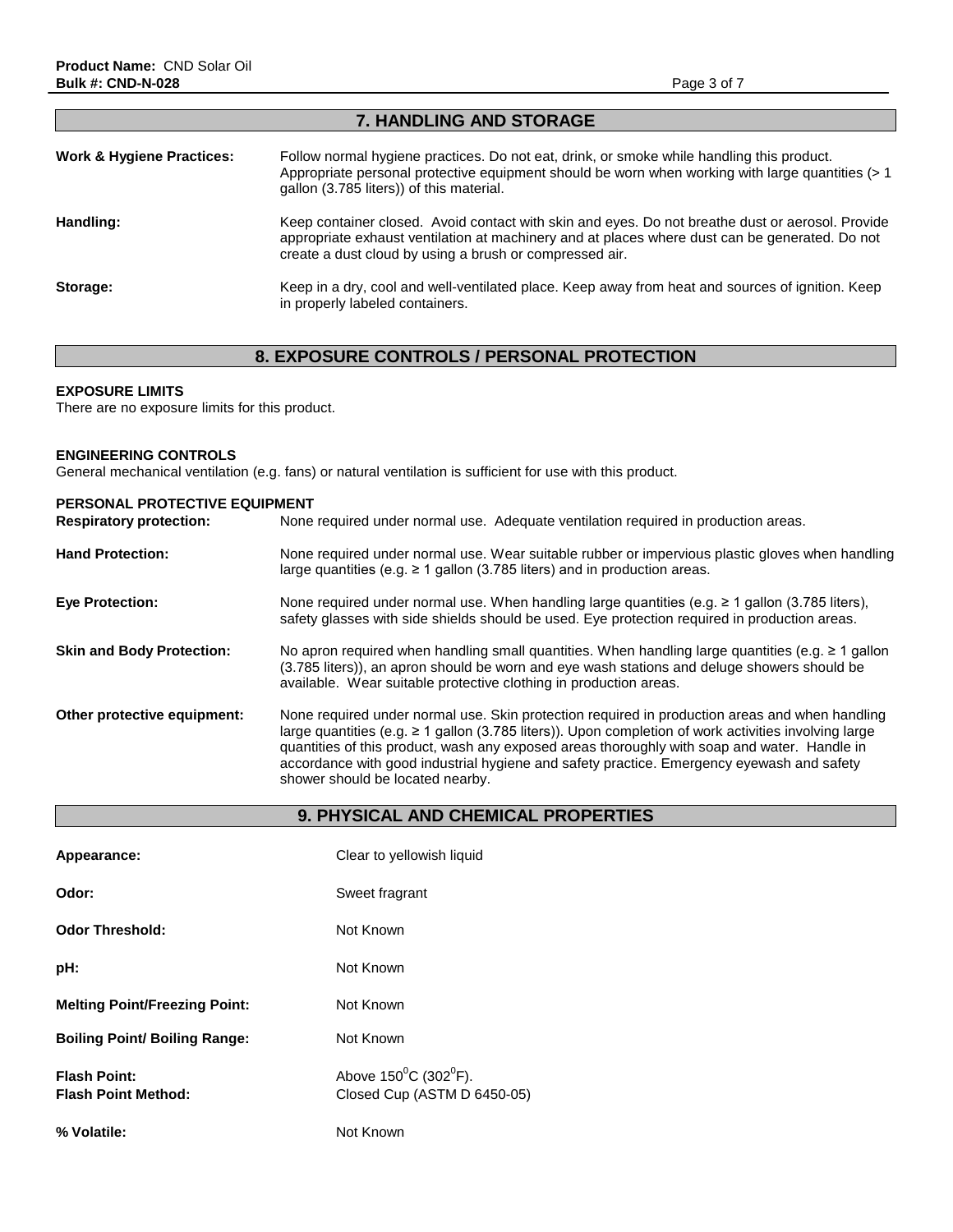| <b>Evaporation Rate:</b>              | Not Known      |
|---------------------------------------|----------------|
| <b>Flammability Classification:</b>   | Not Classified |
| <b>Explosive Limits:</b>              | Not Known      |
| <b>Vapor Pressure:</b>                | Not Known      |
| <b>Vapor Density:</b>                 | Not Known      |
| <b>Specific Gravity/Rel. Density:</b> | Not Known      |
| <b>Solubility in Water:</b>           | Insoluble      |
| Partition Coeff. (n-octanol//water):  | Not Known      |
| Auto-ignition temperature:            | Not Known      |
| Decomposition temperature:            | Not Known      |
| <b>Viscosity:</b>                     | Not Known      |
|                                       |                |

# **10. STABILITY AND REACTIVITY**

| <b>Reactivity:</b>                       | No dangerous reaction known under conditions of normal use. |
|------------------------------------------|-------------------------------------------------------------|
| Stability:                               | Stable under normal temperatures and pressures.             |
| <b>Conditions to Avoid:</b>              | None Known.                                                 |
| Incompatible With:                       | Strong oxidizing agents.                                    |
| <b>Hazardous Decomposition Products:</b> | Oxides of carbon.                                           |
| <b>Hazardous Polymerization:</b>         | Hazardous polymerization does not occur.                    |

# **11. TOXICOLOGICAL INFORMATION**

This formula was reviewed by the Global Product Safety and Regulatory Department of Revlon and is determined to be safe for its intended use. This review has taken into consideration available safety-related information including information on individual ingredients, similar formulas and potential ingredient interactions.

| Eye Irritation:                           | May be slightly irritating                                                                           |
|-------------------------------------------|------------------------------------------------------------------------------------------------------|
| <b>Skin Corrosion/Irritation:</b>         | May be irritating to skin in some sensitive individuals                                              |
| <b>Respiratory or Skin Sensitization:</b> | May be irritating to skin in some sensitive individuals                                              |
| <b>Acute toxicity:</b>                    | Not Available                                                                                        |
| <b>Germ Cell Mutagenicity:</b>            | Does not contain any ingredients known to be mutagenic according to OSHA                             |
| Carcinogenicity:                          | Does not contain any ingredients known to be carcinogenic according to OSHA, NTP, and<br><b>IARC</b> |
| <b>Reproductive toxicity:</b>             | Not expected to cause reproductive toxicity                                                          |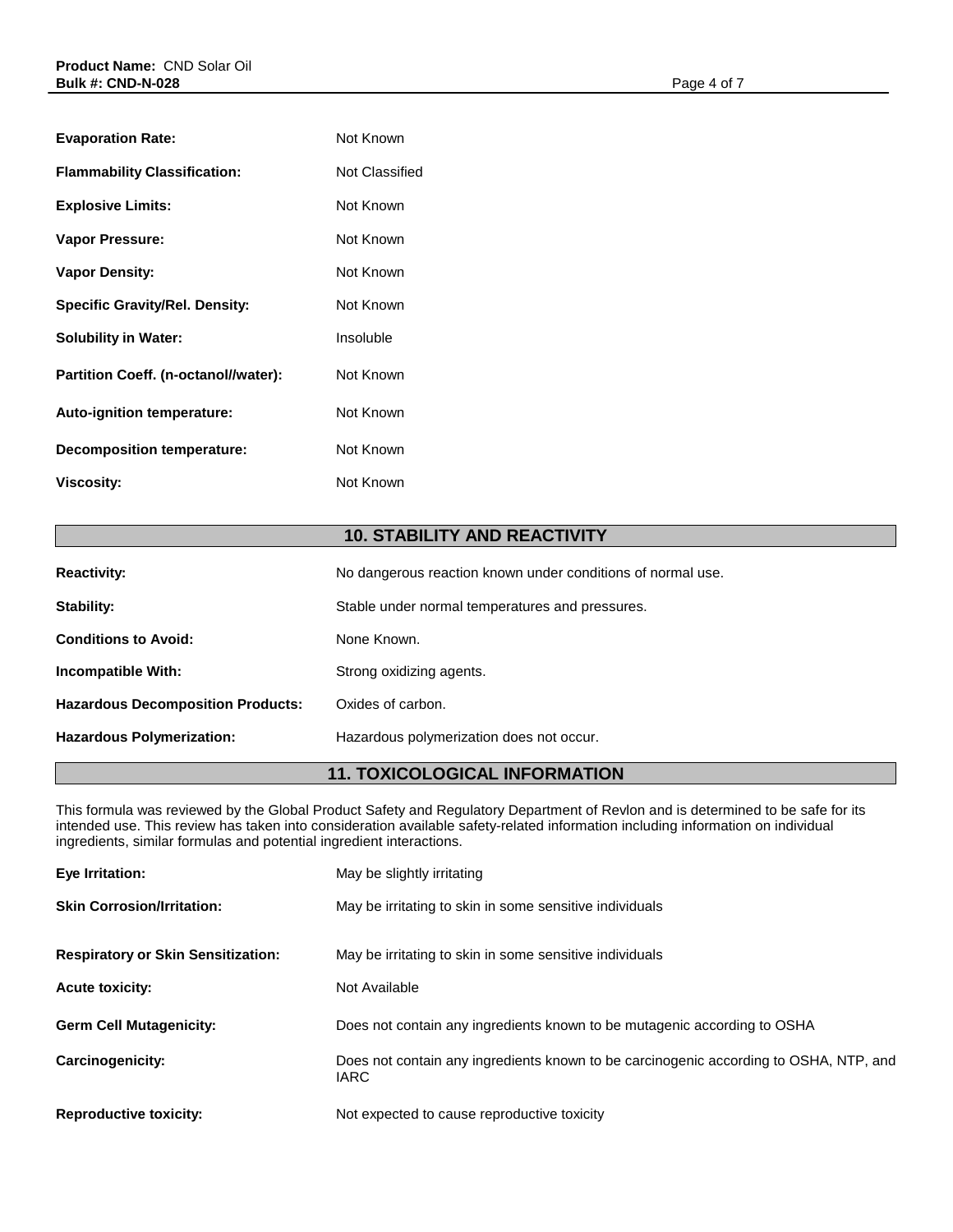| <b>STOT – Single Exposure:</b> | Not expected to cause organ toxicity |
|--------------------------------|--------------------------------------|
| <b>STOT – Repeat Exposure:</b> | Not expected to cause organ toxicity |
| <b>Aspiration Hazard:</b>      | Not an aspiration hazard             |

# **12. ECOLOGICAL INFORMATION**

This product has not been tested as a whole for environmental toxicity. However, environmental information on the ingredients in this product have been reviewed by the Global Product Safety and Regulatory Department of Revlon and determined to have an acceptable environmental profile.

| <b>Aquatic Toxicity:</b>              | Not expected to cause aquatic toxicity |
|---------------------------------------|----------------------------------------|
| <b>Persistence and Degradability:</b> | Not Available                          |
| <b>Bioaccumulative Potential:</b>     | Not Available                          |
| <b>Mobility in Soil:</b>              | Not Available                          |
| <b>Other Adverse Effects:</b>         | Not expected to cause adverse effects  |
|                                       |                                        |

# **13. DISPOSAL CONSIDERATIONS**

**Disposal:** Consult applicable Local and State Regulations for disposal of non-hazardous liquids or solids. Do not dispose down sewer systems. Disposal in a properly regulated landfill is acceptable.

# **14. TRANSPORT INFORMATION**

# **FOR NON-BULK (FINISHED GOODS/RETAIL) SHIPMENT**

**Ground (DOT):**. Not hazardous for transport. **Vessel (IMDG):** Not hazardous for transport. **Air (IATA):** Not hazardous for transport.

# **FOR BULK SHIPMENT**

**DOT (Department of Transportation):** Not hazardous for transport. **UN Number: Non-regulated<br>
UN Proper Shipping Name:** Non-regulated **UN Proper Shipping Name: UN Hazard Class:** Non-regulated **UN Packing Group:** Non-regulated

**IMDG (International Maritime Organization's Dangerous Goods Code):** Use UN classification listed above.

# **IATA (International Air Transport Association):**

Use UN classification listed above.

# **15. REGULATORY INFORMATION**

# **International Inventories**

**TSCA (Toxic Substances Control Act)** The product is exempt **DSL (Domestic Substance List)** Not determined

**U.S. Federal Regulations** 

**SARA 313**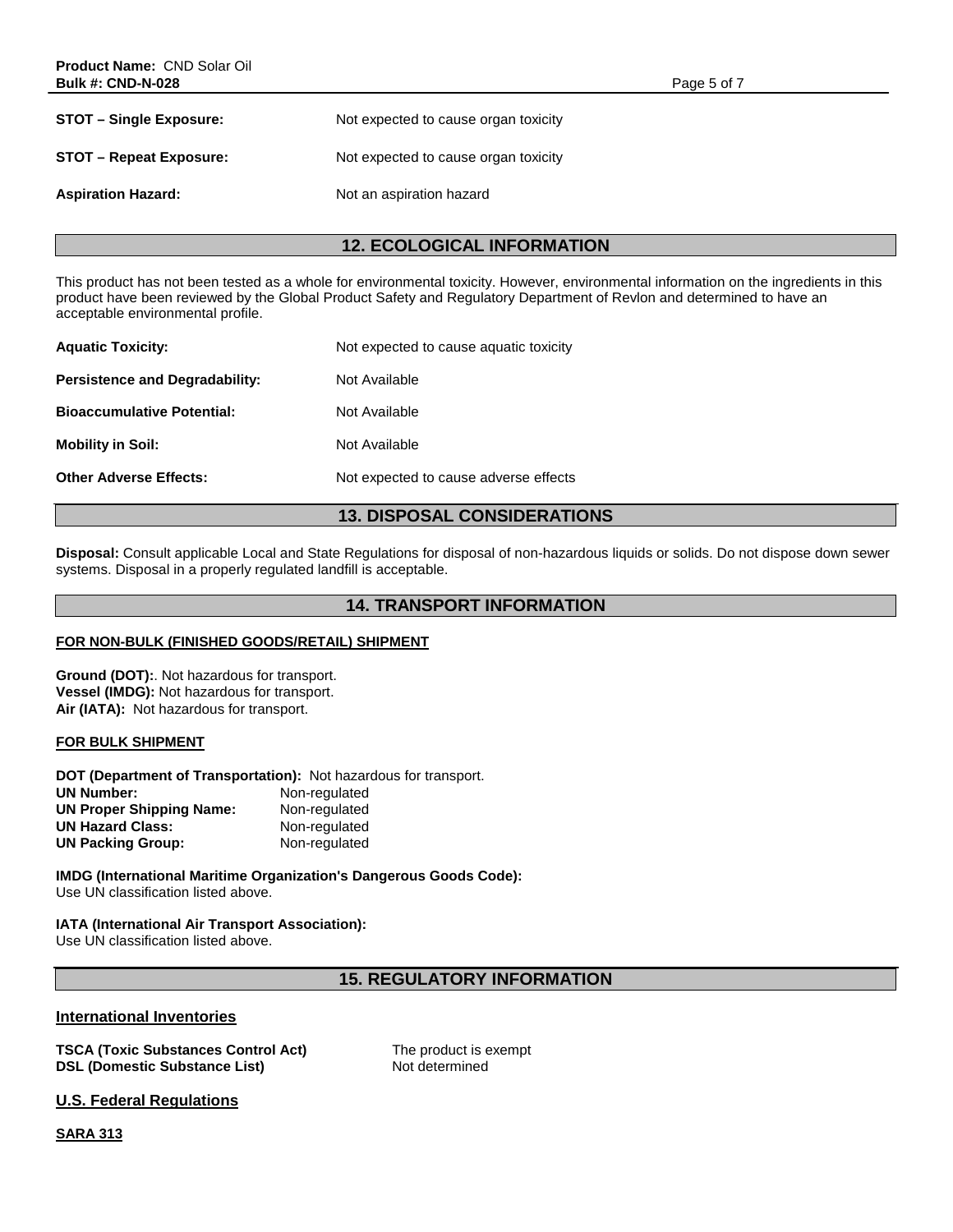Section 313 of Title III of the Superfund Amendments and Reauthorization Act of 1986 (SARA). This product does not contain any chemicals which are subject to the reporting requirements of the Act and Title 40 of the Code of Federal Regulations, Part 372.

### **SARA 311/312 Hazard Categories**

| <b>Acute Health Hazard</b>               | N٥ |
|------------------------------------------|----|
| <b>Chronic Health Hazard</b>             | N٥ |
| <b>Fire Hazard</b>                       | N٥ |
| <b>Sudden Release of Pressure Hazard</b> | N٥ |
| <b>Reactive Hazard</b>                   | N٥ |

## **Clean Water Act**

This product does not contain any chemicals that are regulated pollutants pursuant to the Clean Water Act (40 CFR 122.21 and 40 CFR 122.42).

## **Clean Air Act, Section 112 Hazardous Air Pollutants (HAPs) (see 40 CFR 61)**

This product does not contain any substances regulated as hazardous air pollutants (HAPS) under Section 112 of the Clean Air Act Amendments of 1990.

## **CERCLA**

This material, as supplied, does not contain any substances regulated as a hazardous substance under the Comprehensive Environmental Response Compensation and Liability Act (CERCLA) (40 CFR 302).

## **U.S. State Regulations**

### **California Proposition 65**

This product does not contain any chemicals that are classified under Proposition 65.

### **U.S. State Right-To-Know Regulations**

This product does not contain any chemicals with Right-To-Know regulations.

## **Canada**

This product has been classified in accordance with the hazard criteria of the Controlled Products Regulations (CPR) and the SDS contains all the information required by the CPR.

# **16. OTHER INFORMATION**

**Last Revision:** 4/1/2008. **Prepared by:** Revlon Research Center

## **Manufacture Supplemental Notes:**

Read all warnings and directions on packaging carefully before use.

### **Additional MSDS Information:**

For external use only.

## **Disclaimer:**

Judgments as to the suitability of information herein for purchaser's purposes are necessarily purchaser's responsibility. Therefore, although reasonable care has been taken in the preparation of such information, Revlon, Inc. extends no warranties, makes no representations and assumes no responsibility as to accuracy or suitability of such information for application to purchaser's intended purposes or for consequences of its use.

### **Comments**:

Cosmetic products are exempted from Safety Data Sheets by article 2.6 (b) of regulation (EC)n 1907/2006 concerning the Registration, Evaluation, Authorization and Restriction of chemicals (REACH) in Europe.

Cosmetic products are partially exempt from Canada's Workplace Hazardous Materials Information System (WHMIS) by section C of the regulation.

Cosmetic product for consumer use are exempted from labeling requirements under the United States Occupational Safety and Health Administration's Hazard Communication Standard 29 CFR 1910.1200 under section 29 CFR 1910.1200(b)(5)(iii). Cosmetics are covered by the Food and Drug Administration's Food, Drug and Cosmetic Act and Consumer Product Safety Act.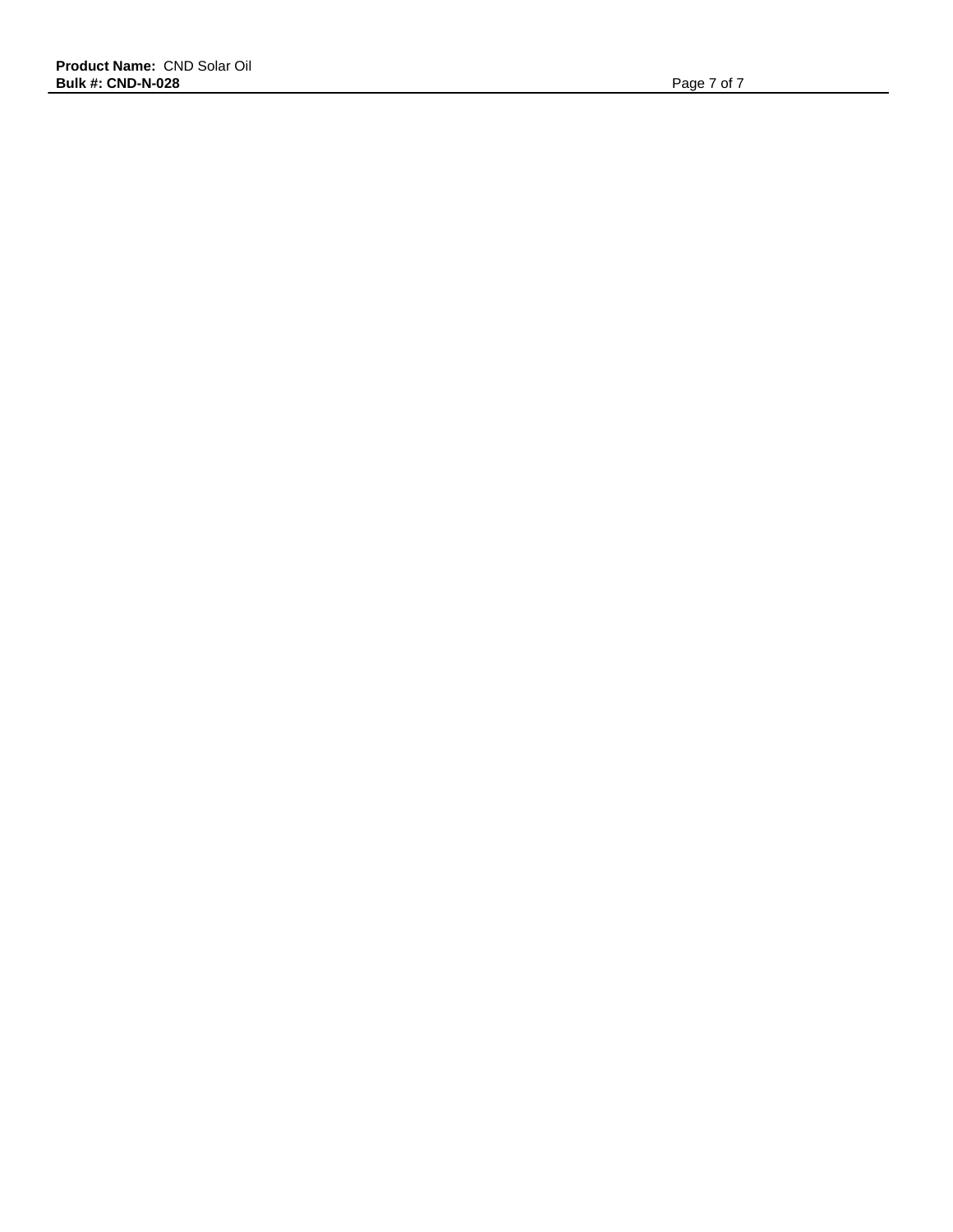

Nails. Fashion. Beauty.

# **CND Retention + Nail Sculpting Liquid**

# Safety Data Sheet

Prepared in accordance to UN GHS standards. Intended to comply with OSHA 29CFR1910.1200, Canadian WHMIS, and Australian WorkSafe. Date Revised: Dec 5 2014 Version: 1.0

# **SECTION 1: Identification of the substance/mixture and of the company/undertaking**

**1.1. Product identifier**

Product form : Nixture : Mixture

Product name. The contract of the contract of the CND Retention + Nail Sculpting Liquid

### **1.2. Relevant identified uses of the substance or mixture and uses advised against**

Use of the substance/mixture : Cosmetics, personal care products Professional use only.

## **1.3. Details of the supplier of the safety data sheet**

Creative Nail Design, Inc. 1125 Joshua Way 92081 Vista, CA - USA T +1 (760) 599-2900

### **1.4. Emergency telephone number**

Emergency number : +1 (800) 424-9300 - CHEMTREC (US and Canada)

## **SECTION 2: Hazards identification**

#### **2.1. Classification of the substance or mixture**

**Classification in accordance with the Globally Harmonized Standard and regulations referenced above.**

Flam. Liq. 3 H226 Skin Irrit. 2 H315 Eye Irrit. 2A H319 Skin Sens. 1 H317 STOT SE 3 H335

Full text of H-phrases: see section 16

### **Canadian WHMIS Classification**

Class B Division 2 - Flammable Liquid Class D Division 2 Subdivision B - Toxic material causing other toxic effects

### **2.2. Label elements**

**GHS label Elements: applies to OSHA 29CFR1910.1200 ; Canadian WHMIS, and Australian WorkSafe.**

#### **GHS-US labelling**

| Hazard pictograms (GHS-US)        | GHS02                                                                                                         | GHS07                                                                                                                                                                                                                                                                                                                                                                                                |      |
|-----------------------------------|---------------------------------------------------------------------------------------------------------------|------------------------------------------------------------------------------------------------------------------------------------------------------------------------------------------------------------------------------------------------------------------------------------------------------------------------------------------------------------------------------------------------------|------|
| Signal word (GHS-US)              | : Warning                                                                                                     |                                                                                                                                                                                                                                                                                                                                                                                                      |      |
| Hazard statements (GHS-US)        | : H226 - Flammable liquid and vapour<br>H315 - Causes skin irritation<br>H319 - Causes serious eye irritation | H317 - May cause an allergic skin reaction<br>H335 - May cause respiratory irritation                                                                                                                                                                                                                                                                                                                |      |
| Precautionary statements (GHS-US) |                                                                                                               | : P210 - Keep away from heat/sparks/open flames/hot surfaces. - No smoking<br>P233 - Keep container tightly closed<br>P240 - Ground/bond container and receiving equipment<br>P241 - Use explosion-proof electrical/ventilating/lighting equipment<br>P242 - Use only non-sparking tools<br>P243 - Take precautionary measures against static discharge<br>P261 - Avoid breathing mist/vapours/spray |      |
| Dec 5 2014                        | EN (English)                                                                                                  | SDS Ref.: CND 1300002                                                                                                                                                                                                                                                                                                                                                                                | 1/10 |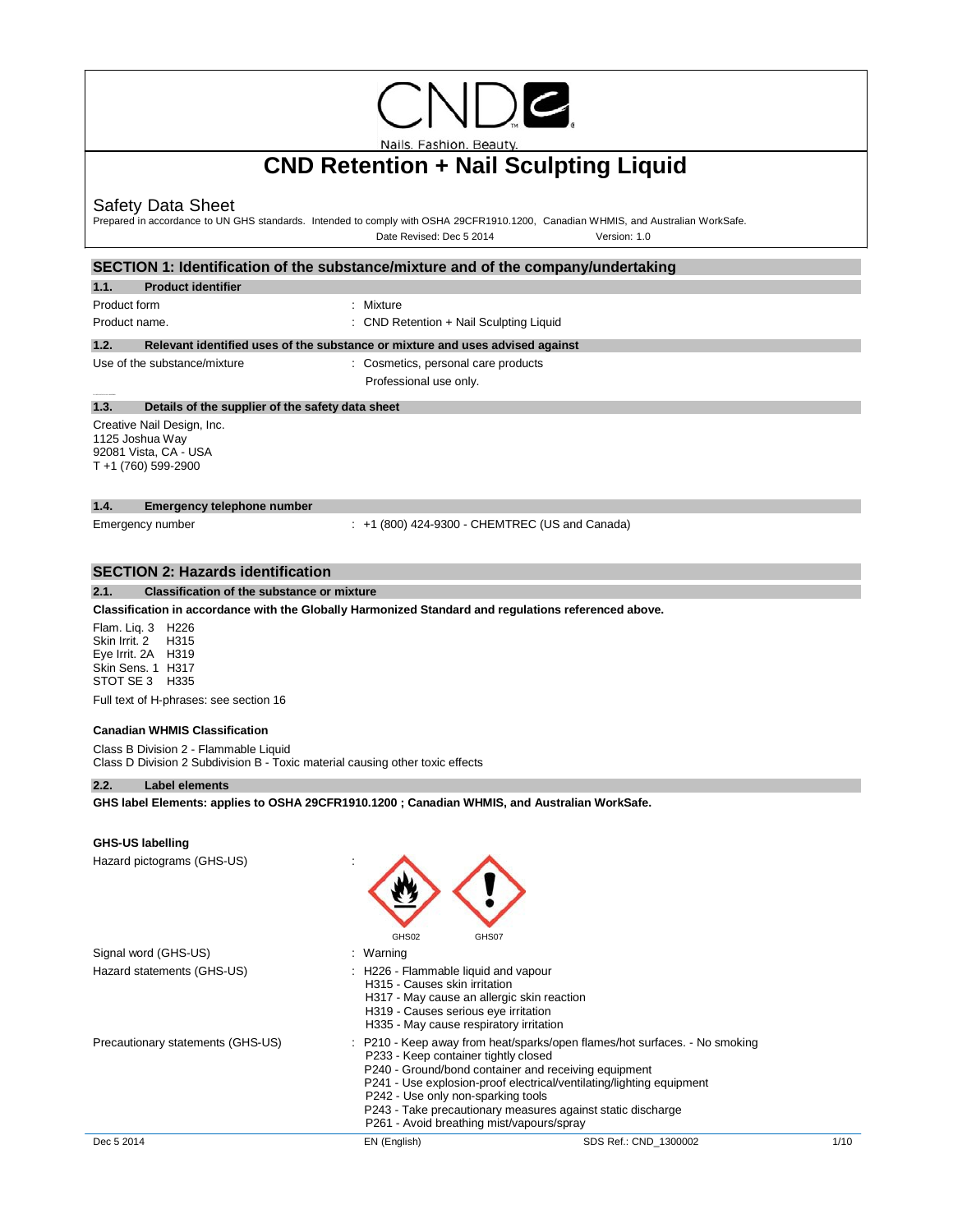Safety Data Sheet

Prepared in accordance to UN GHS standards. Intended to comply with OSHA 29CFR1910.1200, Canadian WHMIS, and Australian WorkSafe

- P264 Wash hands thoroughly after handling P271 - Use only outdoors or in a well-ventilated area P272 - Contaminated work clothing should not be allowed out of the workplace P280 - Wear protective gloves/protective clothing/eye protection/face protection P302+P303+P352+P361+P353 - IF ON SKIN (or hair): Remove/Take off immediately all contaminated clothing. Rinse skin with water/shower, with plenty of soap and water. P304+P340 - IF INHALED: Remove person to fresh air and keep comfortable for breathing P305+P351+P338 - If in eyes: Rinse cautiously with water for several minutes. Remove contact lenses, if present and easy to do. Continue rinsing P312 - Call a POISON CENTER or doctor/physician if you feel unwell P321 - Specific treatment (see Section 4 on this label) P333+P313 - If skin irritation or rash occurs: Get medical advice/attention P337+P313 - If eye irritation persists: Get medical advice/attention P362+P364 - Take off contaminated clothing and wash it before reuse P370+P378 - In case of fire: Use carbon dioxide, powder, alcohol resistant-foam, or water fog for extinction P233 - Keep container tightly closed P403+P235 - Store in a well-ventilated place. Keep cool P405 - Store locked up
- P501 Dispose of contents/container in accordance with local and national regulations

### **Labelling according to Canadian WHMIS**

Class B Division 2 - Flammable Liquid

Class D Division 2 Subdivision B - Toxic material causing other toxic effects



### **2.3. Other hazards**

For handling bulk quantities (>5 liters):

P240 - Ground/bond container and receiving equipment

P241 - Use explosion-proof electrical/ventilating/lighting equipment

P242 - Use only non-sparking tools

### **SECTION 3: Composition/information on ingredients**

**3.1. Substances**

Not applicable

# **3.2. Mixture**

Only components contributing to the hazard classification and/or with OELs are listed below. Exact compositions are withheld due to business confidentiality.

(Full text of H-phrases: see section 16)

| <b>Name</b>                | <b>Product identifier</b>                                                    | $\frac{9}{6}$ | <b>Classification (UN-GHS):</b><br><b>US and Australia,</b>                               | <b>Classification (WHMIS)</b><br>Canada                                                                                         |
|----------------------------|------------------------------------------------------------------------------|---------------|-------------------------------------------------------------------------------------------|---------------------------------------------------------------------------------------------------------------------------------|
| Ethyl Methacrylate         | (CAS No) 97-63-2<br>(Listed on Canada DSL)<br>(Listed on Australian AICS)    | 72.7988       | Flam. Lig. 2, H225<br>Skin Irrit. 2. H315<br><b>Skin Sens. 1. H317</b><br>STOT SE 3. H335 | Class B Division 2 - Flammable<br>Liauid<br>Class D Division 2 Subdivision B -<br>Toxic material causing other toxic<br>effects |
| Hydroxypropyl Methacrylate | (CAS No) 27813-02-1 (Listed<br>on Canada DSL) (Listed on<br>Australian AICS) | 9.534276      | Eye Irrit. 2A, H319<br>Skin Sens. 1. H317                                                 | Class D Division 2 Subdivision B -<br>Toxic material causing other toxic<br>effects                                             |
| PEG-4 Dimethylacrylate     | (CAS No) 109-17-1<br>(Listed on Canada DSL)<br>(Listed on Australian AICS)   | 8.78592       | Skin Irrit. 2. H315<br>Eye Irrit. 2A, H319<br>Skin Sens. 1, H317                          | Class D Division 2 Subdivision B -<br>Toxic material causing other toxic<br>effects                                             |
| Drometrizole               | (CAS No) 2440-22-4 (Listed<br>on Canada DSL) (Listed on<br>Australian AICS)  | 0.42          | Skin Sens. 1, H317<br>Aquatic Chronic 1, H410                                             | Class D Division 2 Subdivision B -<br>Toxic material causing other toxic<br>effects                                             |

## **SECTION 4: First aid measures**

| Description of first aid measures<br>4.1. |                                                                                                                                                                                                                                            |
|-------------------------------------------|--------------------------------------------------------------------------------------------------------------------------------------------------------------------------------------------------------------------------------------------|
| First-aid measures general                | : Never give anything by mouth to an unconscious person. If you feel unwell, seek medical advice<br>(show the label where possible).                                                                                                       |
| First-aid measures after inhalation       | : Remove to fresh air and keep at rest in a position comfortable for breathing. Call a POISON<br>CENTER/doctor/physician if you feel unwell.                                                                                               |
| First-aid measures after skin contact     | : Remove/Take off immediately all contaminated clothing. Rinse skin with water/shower. Wash<br>with plenty of soap and water. Wash contaminated clothing before reuse. If skin irritation or rash<br>occurs: Get medical advice/attention. |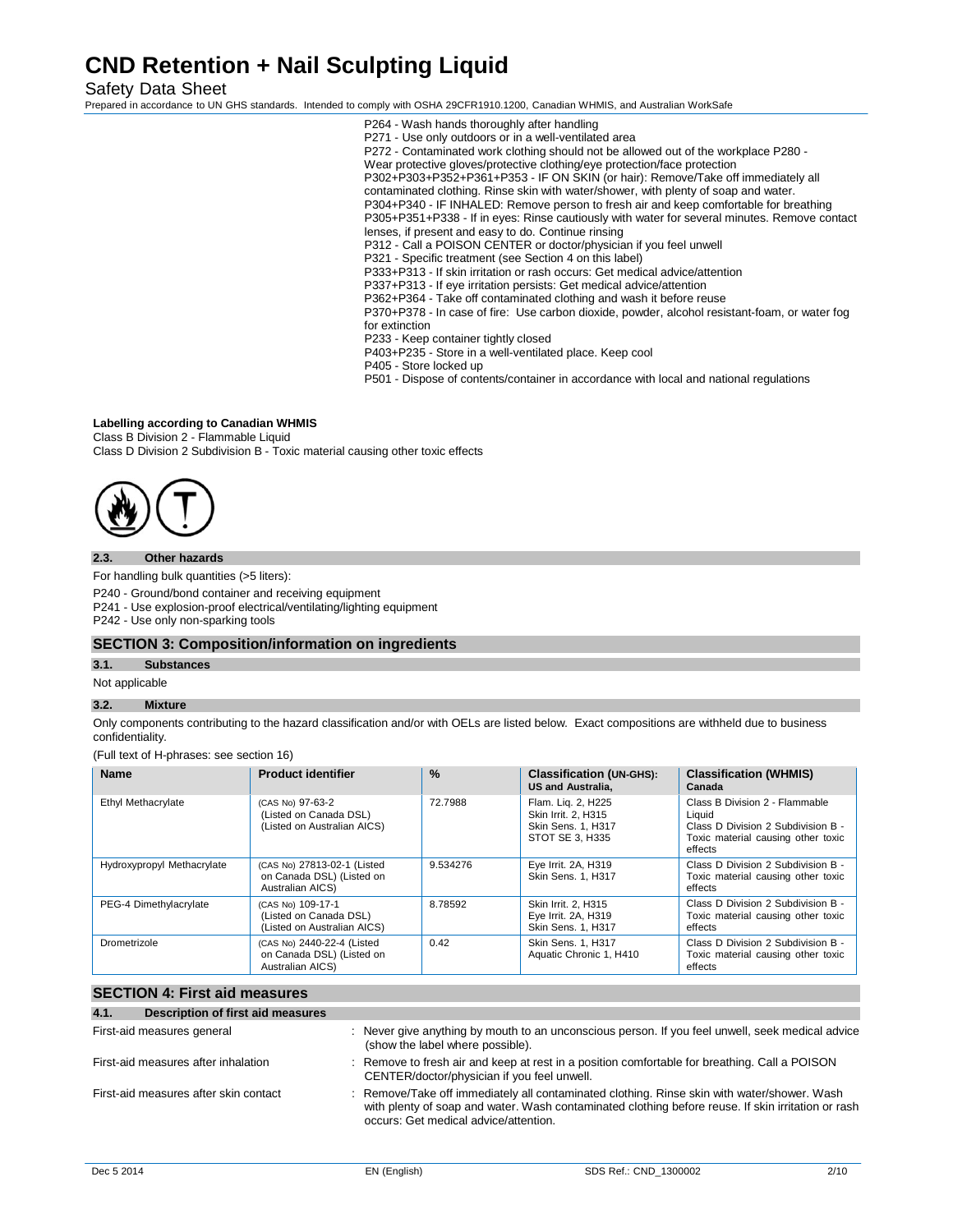# Safety Data Sheet

| Prepared in accordance to UN GHS standards. Intended to comply with OSHA 29CFR1910.1200, Canadian WHMIS, and Australian WorkSafe |                                                                                                                                                                                     |  |  |
|----------------------------------------------------------------------------------------------------------------------------------|-------------------------------------------------------------------------------------------------------------------------------------------------------------------------------------|--|--|
| First-aid measures after eye contact                                                                                             | : Rinse cautiously with water for several minutes. Remove contact lenses, if present and easy to<br>do. Continue rinsing. If eye irritation persists: Get medical advice/attention. |  |  |
| First-aid measures after ingestion                                                                                               | : Rinse mouth. Do NOT induce vomiting. Obtain emergency medical attention.                                                                                                          |  |  |
| Most important symptoms and effects, both acute and delayed<br>4.2.                                                              |                                                                                                                                                                                     |  |  |
| Symptoms/injuries after inhalation                                                                                               | : May cause an allergic skin reaction. May cause respiratory irritation.                                                                                                            |  |  |
| Symptoms/injuries after skin contact                                                                                             | : Causes skin irritation. Prolonged or repeated contact may cause skin to become dry or cracked.                                                                                    |  |  |
| Symptoms/injuries after eye contact                                                                                              | : Causes serious eye irritation.                                                                                                                                                    |  |  |

**4.3. Indication of any immediate medical attention and special treatment needed** 

All treatments should be based on observed signs and symptoms of distress in the patient.

|                              | <b>SECTION 5: Firefighting measures</b>                             |                                                                                                                                                                                                                                                  |  |
|------------------------------|---------------------------------------------------------------------|--------------------------------------------------------------------------------------------------------------------------------------------------------------------------------------------------------------------------------------------------|--|
| 5.1.                         | <b>Extinguishing media</b>                                          |                                                                                                                                                                                                                                                  |  |
| Suitable extinguishing media |                                                                     | : If there is a fire close by, use suitable extinguishing agents: Carbon dioxide (CO2), powder,<br>alcohol-resistant foam, water fog.                                                                                                            |  |
|                              | Unsuitable extinguishing media                                      | : None known.                                                                                                                                                                                                                                    |  |
| 5.2.                         | Special hazards arising from the substance or mixture               |                                                                                                                                                                                                                                                  |  |
| Fire hazard                  |                                                                     | : Flammable liquid and vapour.                                                                                                                                                                                                                   |  |
|                              | <b>Explosion hazard</b>                                             | May form flammable/explosive vapour-air mixture. For quantities >5 liters, heat may build<br>pressure, rupturing closed containers, spreading fire and increasing risk of burns and injuries.<br>May form flammable/explosive vapor-air mixture. |  |
| 5.3.                         | <b>Advice for firefighters</b>                                      |                                                                                                                                                                                                                                                  |  |
|                              | Firefighting instructions                                           | : Use water spray or fog for cooling exposed containers. Exercise caution when fighting any<br>chemical fire. Avoid (reject) fire-fighting water to enter environment.                                                                           |  |
|                              | Protection during firefighting                                      | Do not enter fire area without proper protective equipment, including respiratory protection.<br>Wear a self contained breathing apparatus. Wear fire/flame resistant/retardant clothing.                                                        |  |
|                              | <b>SECTION 6: Accidental release measures</b>                       |                                                                                                                                                                                                                                                  |  |
| 6.1.                         | Personal precautions, protective equipment and emergency procedures |                                                                                                                                                                                                                                                  |  |
|                              | General measures                                                    | : Remove ignition sources. Use special care to avoid static electric charges. No naked lights. No<br>smoking.                                                                                                                                    |  |
| 6.1.1.                       | For non-emergency personnel                                         |                                                                                                                                                                                                                                                  |  |
|                              | Protective equipment                                                | : Avoid all eyes and skin contact and do not breathe vapor and mist. Wear suitable gloves<br>resistant to chemical penetration: butyl rubber.                                                                                                    |  |
|                              | <b>Emergency procedures</b>                                         | Avoid all unnecessary exposure. Stop leak without risks if possible. Ventilate area. Evacuate<br>unnecessary personnel.                                                                                                                          |  |
| 6.1.2.                       | For emergency responders                                            |                                                                                                                                                                                                                                                  |  |
|                              | Protective equipment                                                | Avoid all eyes and skin contact and do not breathe vapor and mist: Safety glasses, Gloves: butyl<br>rubber                                                                                                                                       |  |
| <b>Emergency procedures</b>  |                                                                     | : Ventilate area.                                                                                                                                                                                                                                |  |
| 6.2.                         | <b>Environmental precautions</b>                                    |                                                                                                                                                                                                                                                  |  |
|                              |                                                                     | Prevent entry to sewers and public waters. Notify authorities if liquid enters sewers or public waters. Avoid release to the environment.                                                                                                        |  |
| 6.3.                         | Methods and material for containment and cleaning up                |                                                                                                                                                                                                                                                  |  |
|                              | Methods for cleaning up                                             | : Soak up spills with inert solids, such as clay or diatomaceous earth as soon as possible. Collect<br>spillage. Store away from other materials.                                                                                                |  |
| 6.4.                         | <b>Reference to other sections</b>                                  |                                                                                                                                                                                                                                                  |  |
|                              | See Heading 8. Exposure controls and personal protection.           |                                                                                                                                                                                                                                                  |  |
|                              | <b>SECTION 7: Handling and storage</b>                              |                                                                                                                                                                                                                                                  |  |
| 7.1.                         | Precautions for safe handling                                       |                                                                                                                                                                                                                                                  |  |
|                              | Additional hazards when processed                                   | : Handle empty containers with care because residual vapours are flammable.                                                                                                                                                                      |  |
|                              | Precautions for safe handling                                       | Wash hands and other exposed areas with mild soap and water before eating, drinking or<br>smoking and when leaving work. No smoking. Avoid breathing mist/vapours/spray. Use only<br>outdoors or in a well-ventilated area.                      |  |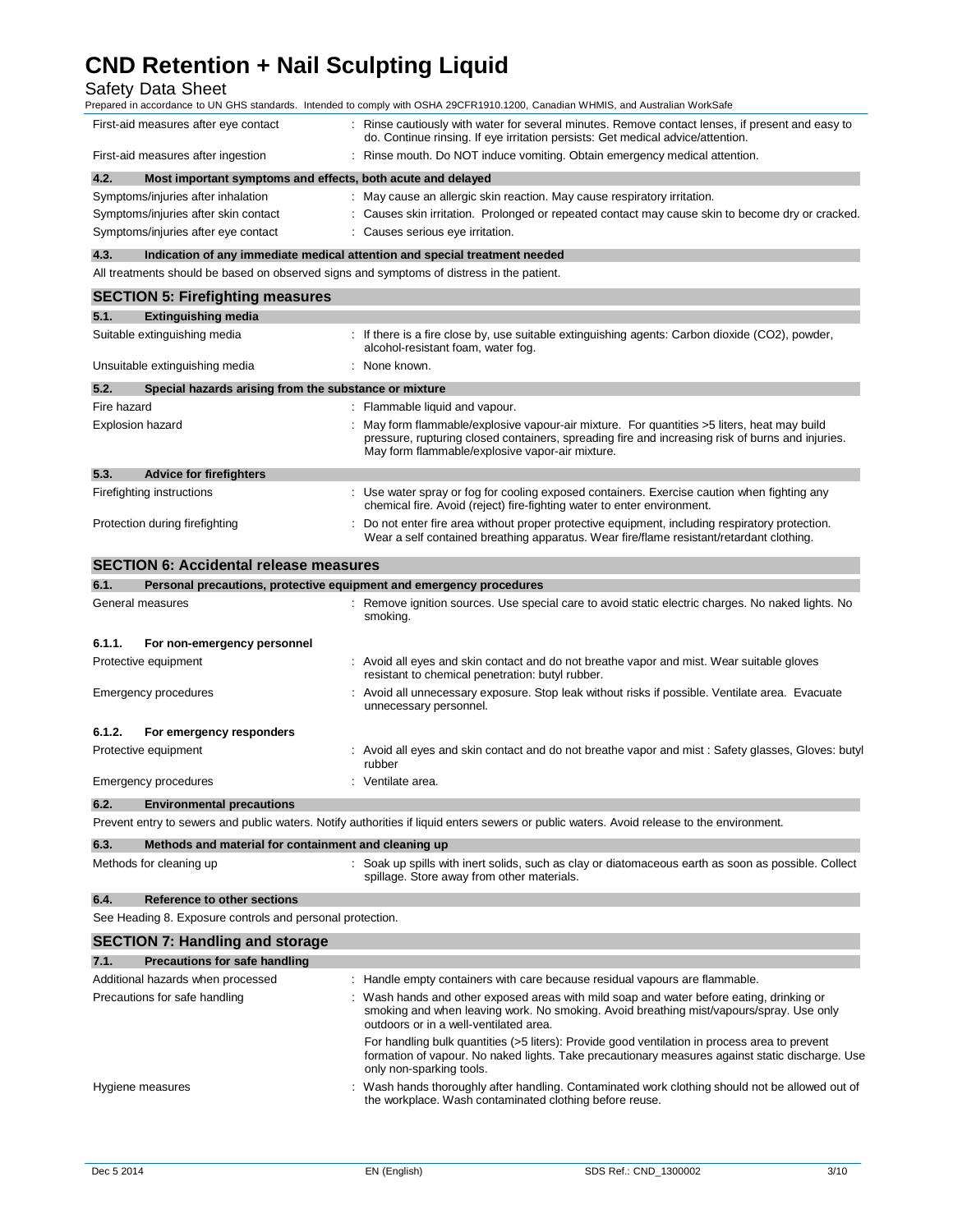Safety Data Sheet Prepared in accordance to UN GHS standards. Intended to comply with OSHA 29CFR1910.1200, Canadian WHMIS, and Australian WorkSafe

| 7.2.<br>Conditions for safe storage, including any incompatibilities |                                                                                                                                                                                                |
|----------------------------------------------------------------------|------------------------------------------------------------------------------------------------------------------------------------------------------------------------------------------------|
| <b>Technical measures</b>                                            | : Proper grounding procedures to avoid static electricity should be followed. Ground/bond<br>container and receiving equipment. Use explosion-proof electrical/ventilating/lighting equipment. |
| Storage conditions                                                   | Keep container tightly closed. Keep only in the original container in a cool well ventilated place.                                                                                            |
| Incompatible products                                                | None known                                                                                                                                                                                     |
| 7.3.<br>Specific end use(s)                                          |                                                                                                                                                                                                |
| Cosmetics, personal care products. Professional use only.            |                                                                                                                                                                                                |
| <b>SECTION 8: Exposure controls/personal protection</b>              |                                                                                                                                                                                                |
| 8.1.<br><b>Control parameters</b>                                    |                                                                                                                                                                                                |
| No additional information available                                  |                                                                                                                                                                                                |
| 8.2.<br><b>Exposure controls</b>                                     |                                                                                                                                                                                                |
| Personal protective equipment                                        | Avoid all unnecessary exposure.                                                                                                                                                                |
| Appropriate engineering controls                                     | Either local exhaust or general room ventilation is usually required. No special work practices are<br>needed beyond the above recommendations under anticipated conditions of normal use.     |
| Hand protection                                                      | Gloves: recommended primarily for large-scale (industrial) operations, versus end-users for<br>professional applications. Wear suitable gloves resistant to chemical penetration. rubber.      |
|                                                                      |                                                                                                                                                                                                |
| Eye protection                                                       | : When eye contact due to splashing is possible, wear goggles.                                                                                                                                 |
| Skin and body protection                                             | Wear suitable protective clothing. Impervious clothing.                                                                                                                                        |
| Respiratory protection                                               | In case of insufficient ventilation, wear suitable respiratory equipment with organic vapor<br>cartridges.                                                                                     |
| Other information                                                    | : When using, do not eat, drink or smoke.                                                                                                                                                      |
| <b>SECTION 9: Physical and chemical properties</b>                   |                                                                                                                                                                                                |
| 9.1.<br>Information on basic physical and chemical properties        |                                                                                                                                                                                                |
| <b>Physical state</b>                                                | Liquid                                                                                                                                                                                         |
| Appearance                                                           | Clear                                                                                                                                                                                          |
| Colour                                                               | Translucent violet.                                                                                                                                                                            |
| Odour                                                                | Acrylic-like                                                                                                                                                                                   |
| Odour threshold                                                      | No data available                                                                                                                                                                              |
| pH                                                                   | No data available                                                                                                                                                                              |
| Relative evaporation rate (butylacetate=1)                           | No data available                                                                                                                                                                              |
| Melting point                                                        | -75 °C / 198.15 K                                                                                                                                                                              |
| Freezing point                                                       | No data available                                                                                                                                                                              |
| Boiling point                                                        | 101 °C / 374.15 K                                                                                                                                                                              |
| Flash point                                                          | 24.4 °C / 297.55 K                                                                                                                                                                             |
| Self ignition temperature                                            | No data available                                                                                                                                                                              |
| Decomposition temperature                                            | No data available                                                                                                                                                                              |
| Flammability (solid, gas)                                            | No data available                                                                                                                                                                              |
| Vapour pressure                                                      | No data available                                                                                                                                                                              |
| Relative vapour density at 20 °C / 293.15 K                          | No data available                                                                                                                                                                              |
| Relative density                                                     | No data available                                                                                                                                                                              |
| Solubility                                                           | No data available                                                                                                                                                                              |
| Log Pow                                                              | No data available                                                                                                                                                                              |
| Log Kow                                                              | No data available                                                                                                                                                                              |
| Viscosity, kinematic                                                 | No data available                                                                                                                                                                              |
| Viscosity, dynamic                                                   | No data available                                                                                                                                                                              |
| <b>Explosive properties</b>                                          | No data available                                                                                                                                                                              |
| Oxidising properties                                                 | No data available                                                                                                                                                                              |
| <b>Explosive limits</b>                                              | No data available                                                                                                                                                                              |

**9.2. Other information** 

No additional information available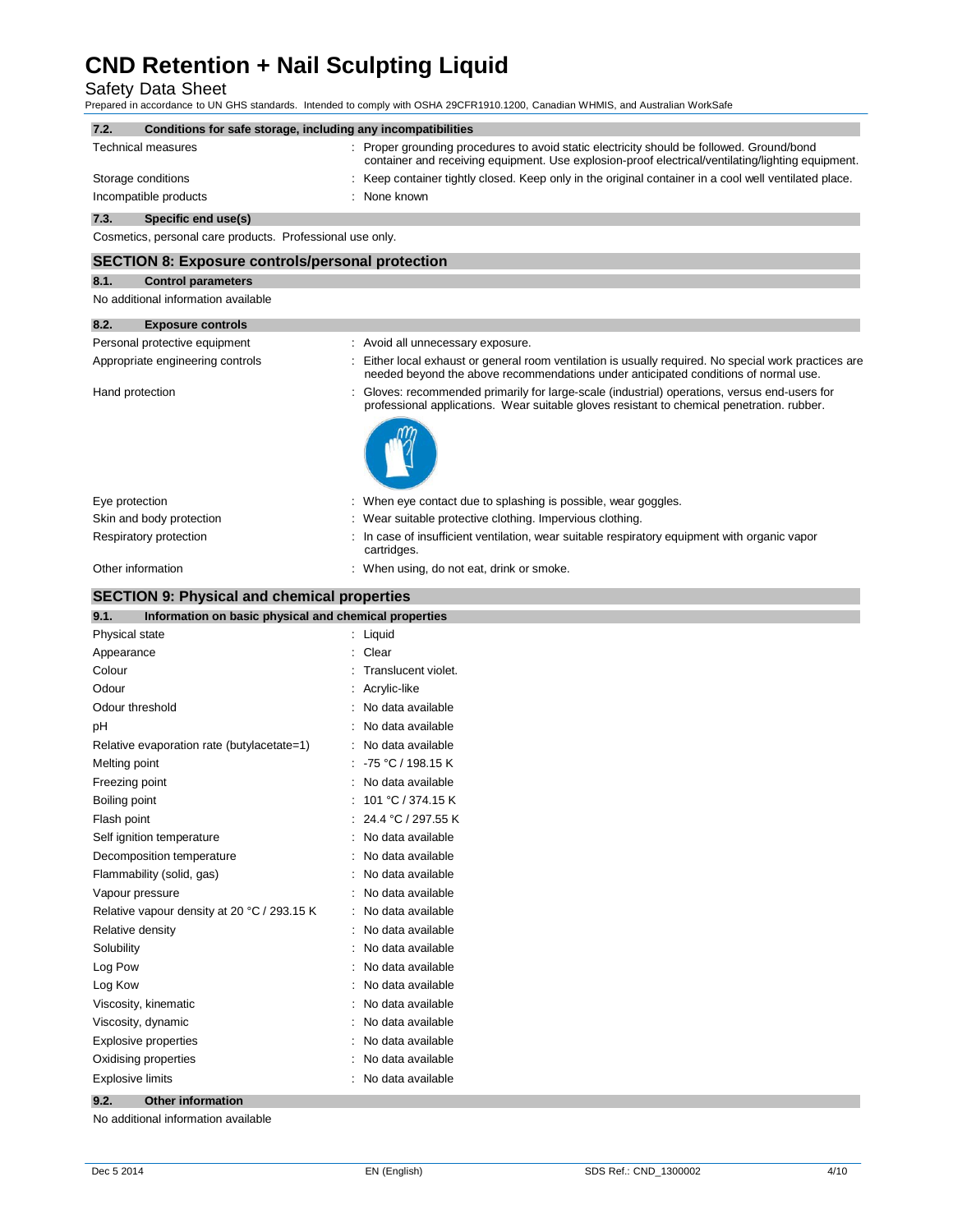# Safety Data Sheet

Prepared in accordance to UN GHS standards. Intended to comply with OSHA 29CFR1910.1200, Canadian WHMIS, and Australian WorkSafe

# **SECTION 10: Stability and reactivity 10.1. Reactivity**  No additional information available **10.2. Chemical stability**  Flammable liquid and vapour. May form flammable/explosive vapour-air mixture. **10.3. Possibility of hazardous reactions** Not established. **10.4. Conditions to avoid**  Direct sunlight. Extremely high or low temperatures. Open flame. Overheating. Heat. Sparks. **10.5. Incompatible materials**  None known **10.6. Hazardous decomposition products**  Carbon monoxide. Carbon dioxide. May release flammable gases. **SECTION 11: Toxicological information 11.1 Likely Routes of Exposure**

Dermal, inhalation

**11.2 Symptoms Related to Physical, Chemical and Toxicological Characteristics** 

Eye and skin irritation

### **11.3 Effects from Exposure**

Skin sensitization

### **11.4. Information on toxicological effects**

Acute toxicity **in the case of the Case of the Case of the Case of the Case of the Case of the Case of the Case of the Case of the Case of the Case of the Case of the Case of the Case of the Case of the Case of the Case of** 

| 13424 mg/kg                                                        |
|--------------------------------------------------------------------|
| > 9100 mg/kg                                                       |
| 55 mg/l/4h                                                         |
| 13424.000 mg/kg bodyweight                                         |
| 55.000 mg/l/4h                                                     |
| 55.000 mg/l/4h                                                     |
| Hydroxypropyl Methacrylate (27813-02-1)                            |
| 11200 mg/kg                                                        |
| >= 3000 mg/kg                                                      |
| > 5000 mg/kg                                                       |
| 11200.000 mg/kg bodyweight                                         |
|                                                                    |
| 10000 mg/kg                                                        |
| > 2000 mg/kg                                                       |
| $> 590$ mg/m <sup>3</sup>                                          |
| 10000.000 mg/kg bodyweight                                         |
| Causes skin irritation.                                            |
| Causes serious eye irritation.                                     |
| May cause an allergic skin reaction.                               |
| Based on available data, the classification criteria are not met   |
| Based on available data, the classification criteria are not met   |
|                                                                    |
|                                                                    |
| 30 mg/kg bodyweight                                                |
|                                                                    |
| 300 mg/kg bodyweight                                               |
|                                                                    |
| 100 mg/kg bodyweight                                               |
| : Based on available data, the classification criteria are not met |
|                                                                    |

Specific target organ toxicity (single exposure) : May cause respiratory irritation.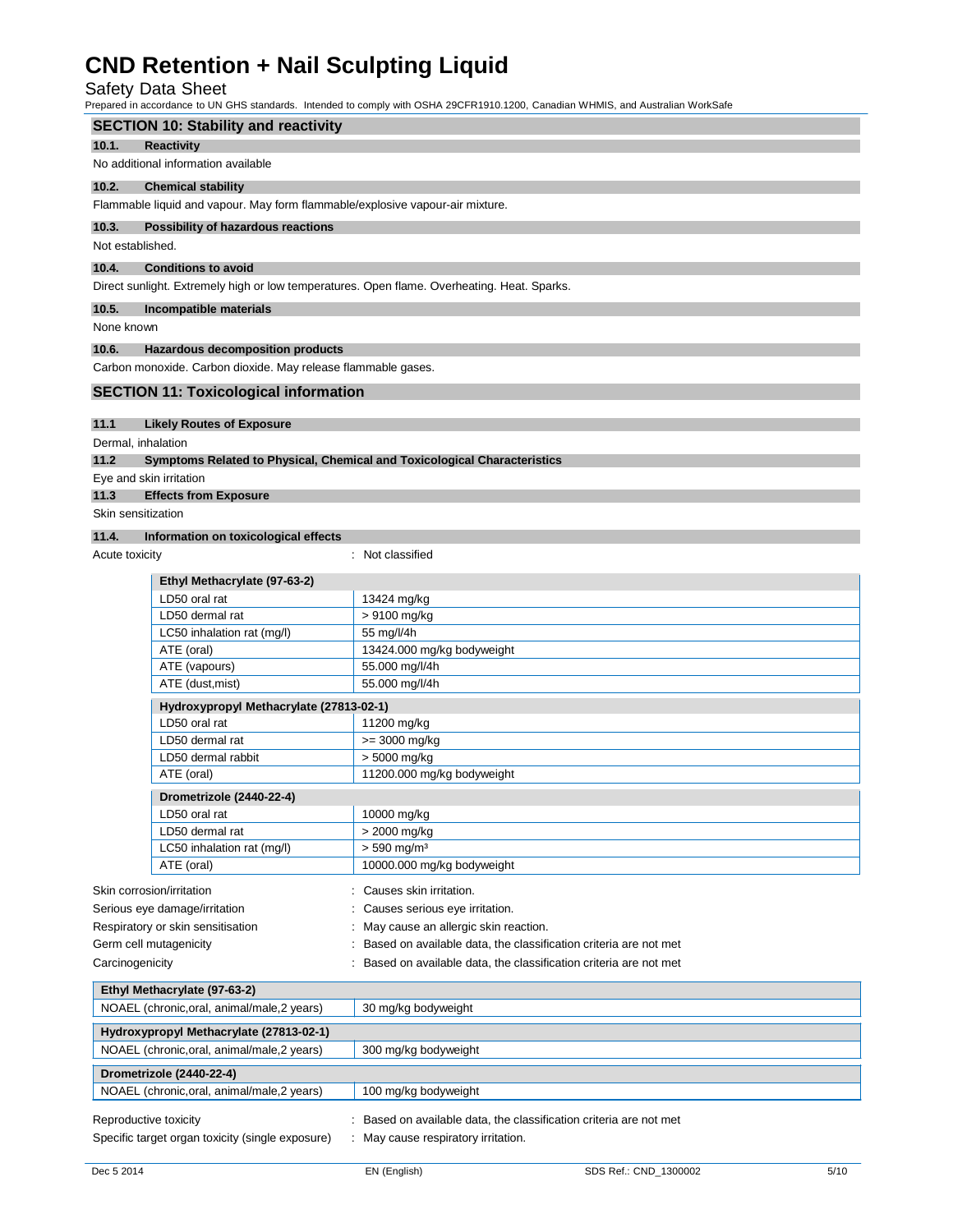Safety Data Sheet

Prepared in accordance to UN GHS standards. Intended to comply with OSHA 29CFR1910.1200, Canadian WHMIS, and Australian WorkSafe

| Specific target organ toxicity (repeated<br>exposure) | : Based on available data, the classification criteria are not met |
|-------------------------------------------------------|--------------------------------------------------------------------|
| Aspiration hazard                                     | Based on available data, the classification criteria are not met   |

**11.5. Carcinogenicity Lists**  No components of this product are included on any state or national carcinogen lists.

# **SECTION 12: Ecological information**

# **12.1. Toxicity**

Ecology - water **interpretent in the set of the set of the set of the set of the set of the set of the set of the set of the set of the set of the set of the set of the set of the set of the set of the set of the set of th** 

| Ethyl Methacrylate (97-63-2) |                                         |  |  |
|------------------------------|-----------------------------------------|--|--|
| LC50 fishes 1                | 100 mg/l 96h                            |  |  |
| EC50 Daphnia 1               | $>66$ mg/l 48h                          |  |  |
| EC50 other aquatic organisms | > 110 mg/l 72h                          |  |  |
| NOEC (acute)                 | 28 mg/l 96h                             |  |  |
| NOEC chronic fish            | 9.4 mg/l                                |  |  |
|                              | Hydroxypropyl Methacrylate (27813-02-1) |  |  |
| LC50 fishes 1                | 493 mg/l 48h                            |  |  |
| EC50 Daphnia 1               | $> 143$ mg/l                            |  |  |
| Drometrizole (2440-22-4)     |                                         |  |  |
| LC50 fishes 1                | $> 0.17$ mg/l                           |  |  |
| EC50 Daphnia 1               | $> 1000$ mg/l                           |  |  |
| LOEC (chronic)               | 0.041 mg/l 21d                          |  |  |
| NOEC (acute)                 | $0.17$ mg/l                             |  |  |
| NOEC chronic crustacea       | 0.013 mg/l 21d                          |  |  |

## **12.2. Persistence and degradability**

| <b>CND Retention + Nail Sculpting Liquid</b> |                                                         |  |  |
|----------------------------------------------|---------------------------------------------------------|--|--|
| Persistence and degradability                | May cause long-term adverse effects in the environment. |  |  |
| Ethyl Methacrylate (97-63-2)                 |                                                         |  |  |
| Biodegradation                               | 79.1%                                                   |  |  |
| Hydroxypropyl Methacrylate (27813-02-1)      |                                                         |  |  |
| Persistence and degradability                | Readily biodegradable.                                  |  |  |
| Biodegradation                               | 94.2 % after 28 days                                    |  |  |
| Drometrizole (2440-22-4)                     |                                                         |  |  |
| Biodegradation                               | 84.3 % 28 days                                          |  |  |

## **12.3. Bioac**

| ccumulative potential                          |                                         |  |  |
|------------------------------------------------|-----------------------------------------|--|--|
| <b>CND Retention + Nail Sculpting Liquid</b>   |                                         |  |  |
| Bioaccumulative potential                      | Not established.                        |  |  |
|                                                | Hydroxypropyl Methacrylate (27813-02-1) |  |  |
| <b>BCF</b>                                     | 3.2                                     |  |  |
| Log Pow                                        | 0.97                                    |  |  |
| Drometrizole (2440-22-4)                       |                                         |  |  |
| <b>BCF</b>                                     | $= 2000$ I/kg                           |  |  |
| Log Pow                                        | 4.2 @ 25C                               |  |  |
| Trimethylolpropane Trimethacrylate (3290-92-4) |                                         |  |  |
| BCF fish 2                                     | 366 l/kg                                |  |  |
| Bioconcentration factor (BCF<br>REACH)         | $\Omega$                                |  |  |
| Log Pow                                        | 2.749 - 4.193 @ 25C                     |  |  |

### **12.4. Mobility in soil**

No additional information available

### **12.5. Other adverse effects**

Other information  $\cdot$  Avoid release to the environment.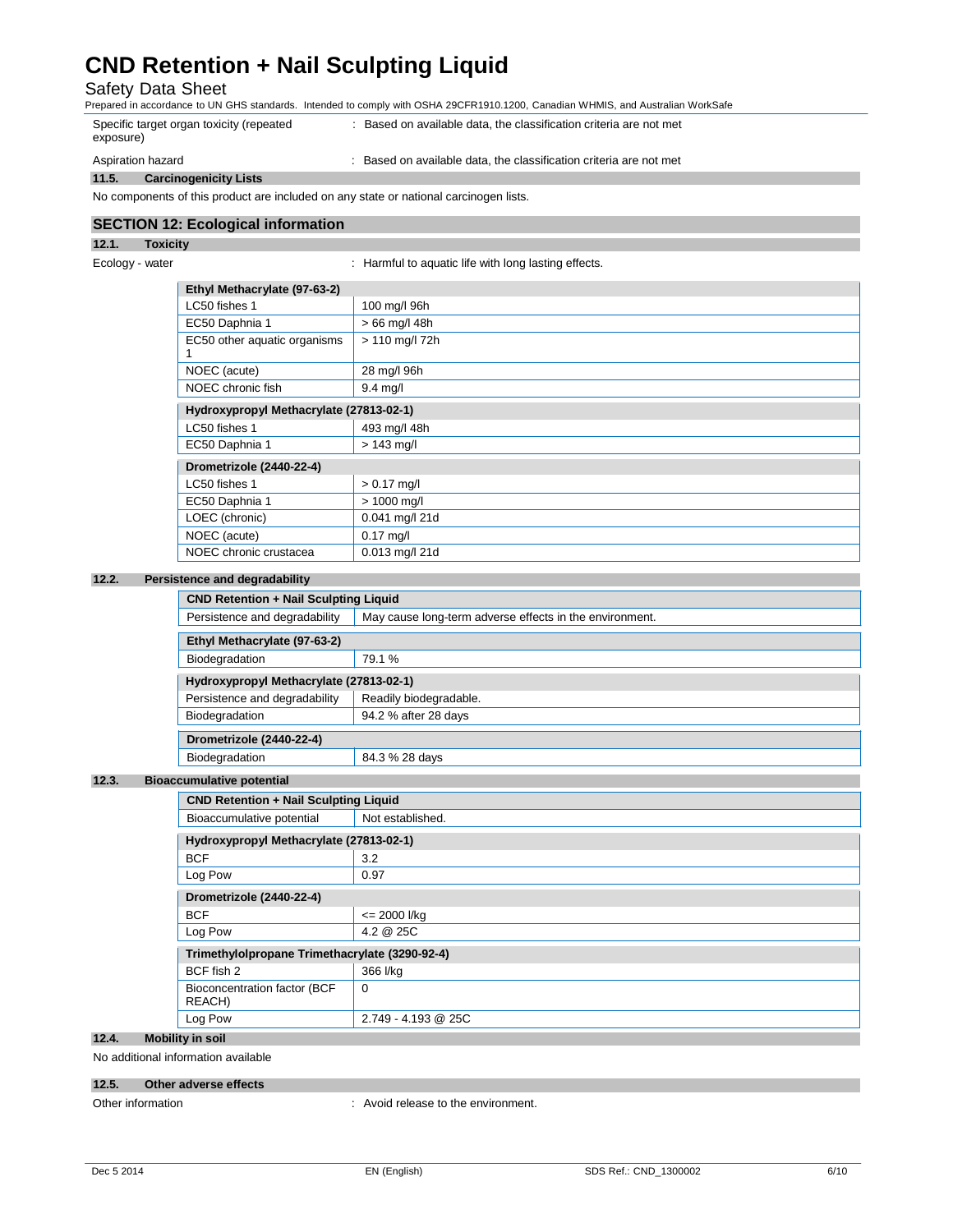# Safety Data Sheet

Prepared in accordance to UN GHS standards. Intended to comply with OSHA 29CFR1910.1200, Canadian WHMIS, and Australian WorkSafe

| <b>SECTION 13: Disposal considerations</b> |                                                                             |  |  |
|--------------------------------------------|-----------------------------------------------------------------------------|--|--|
| 13.1.<br>Waste treatment methods           |                                                                             |  |  |
| Waste disposal recommendations             | : Dispose in a safe manner in accordance with local/national regulations.   |  |  |
| Additional information                     | : Handle empty containers with care because residual vapours are flammable. |  |  |
| Ecology - waste materials                  | : Avoid release to the environment.                                         |  |  |

### **SECTION 14: Transport information**

The basic description (ID Number, proper shipping name, hazard class & division, packing group) is shown for each mode of transportation. Additional descriptive information may be required by 49 CFR, IATA/ICAO, IMDG, ADGR and the CTDGR.

| 14.1 | 49 CFR (GND):                                                                                                 | <b>CONSUMER COMMODITY</b> |
|------|---------------------------------------------------------------------------------------------------------------|---------------------------|
|      | CONSUMER COMMODITY, ORM-D $\left( \leq 5.0 \right)$                                                           |                           |
|      | UN 1993, FLAMMABLE LIQUID, N.O.S. (ETHYL METHACRYLATE, STABLIZED), 3, III (> 5.0L)                            | <b>ORM-D</b>              |
| 14.2 | IATA (Air):                                                                                                   |                           |
|      | CONSUMER COMMODITY, 9, ID8000 $\left(<=0.5\right)$                                                            |                           |
|      | UN 1993, FLAMMABLE LIQUID, N.O.S. (ETHYL METHACRYLATE, STABLIZED), 3, III, LTD QTY<br>$(>0.5$ L, $<= 5.0$ L)  |                           |
|      | UN 1993, FLAMMABLE LIQUID, N.O.S. (ETHYL METHACRYLATE, STABLIZED), 3, III (>5.0L)                             |                           |
| 14.3 | IMDG (OCN):                                                                                                   |                           |
|      | UN 1993, FLAMMABLE LIQUID, N.O.S. (ETHYL METHACRYLATE, STABLIZED), 3, III, LTD QTY<br>$(<= 5.0L)$             |                           |
|      | UN 1993, FLAMMABLE LIQUID, N.O.S. (ETHYL METHACRYLATE, STABLIZED), 3, III (> 5.0L)                            |                           |
| 14.4 | TDGR (Canadian GND):                                                                                          |                           |
|      | MARK PACKAGE "LIMITED QUANTITY" or "QUANTITÉ LIMITÉE" or "LTD QTY" or "QUANT LTÉE"<br>$(<= 5.0L)$             |                           |
|      | UN 1993, FLAMMABLE LIQUID, N.O.S. (ETHYL METHACRYLATE, STABLIZED), 3, III (> 5.0L)                            |                           |
| 14.5 | ADR/RID (EU):                                                                                                 |                           |
|      | UN 1993, FLAMMABLE LIQUID, N.O.S. (ETHYL METHACRYLATE, STABLIZED), 3, III, ADR, LTD<br>$QTY$ (<= 5.0L)        |                           |
| 14.6 | SCT (MEXICO):                                                                                                 |                           |
|      | UN 1993, LIQUIDOS INFLAMABLES, N.E.P. (ETHYL METHACRYLATE, STABLIZED), 3, III,<br>CANTIDAD LIMITADA (<= 5.0L) |                           |
| 14.7 | ADGR (AUS):                                                                                                   |                           |
|      | UN 1993, FLAMMABLE LIQUID, N.O.S. (ETHYL METHACRYLATE, STABLIZED), 3, III, LTD QTY<br>$(<= 5.0 L)$            |                           |

# **SECTION 15: Regulatory information**

# **15.1. US Federal regulations**

| Ethyl Methacrylate (97-63-2)                                              |  |
|---------------------------------------------------------------------------|--|
| Listed on the United States TSCA (Toxic Substances Control Act) inventory |  |
| Hydroxypropyl Methacrylate (27813-02-1)                                   |  |
| Listed on the United States TSCA (Toxic Substances Control Act) inventory |  |
| PEG-4 Dimethylacrylate (109-17-1)                                         |  |
| Listed on the United States TSCA (Toxic Substances Control Act) inventory |  |
| Drometrizole (2440-22-4)                                                  |  |
| Listed on the United States TSCA (Toxic Substances Control Act) inventory |  |

# **15.2. International regulations**

### **CANADA**

| <b>CND Retention + Nail Sculpting Liquid</b>                                          |                                                                                                                        |  |  |
|---------------------------------------------------------------------------------------|------------------------------------------------------------------------------------------------------------------------|--|--|
| <b>WHMIS Classification</b>                                                           | Class B Division 2 - Flammable Liquid<br>Class D Division 2 Subdivision B - Toxic material causing other toxic effects |  |  |
| Listed on the Canadian DSL (Domestic Sustances List) inventory                        |                                                                                                                        |  |  |
| $F_{th}$ , $H_{th}$ , $H_{th}$ , $F_{th}$ , $F_{th}$ , $F_{th}$ , $F_{th}$ , $F_{th}$ |                                                                                                                        |  |  |

#### Ethyl Methacrylate (97-63-2) Hydroxypropyl Methacrylate (27813-02-1) PEG-4 Dimethylacrylate (109-17-1)

Drometrizole (2440-22-4)

# **EU-Regulations**

**Listed on the EEC inventory EINECS (European Inventory of Existing Commercial Chemical Substances) substances**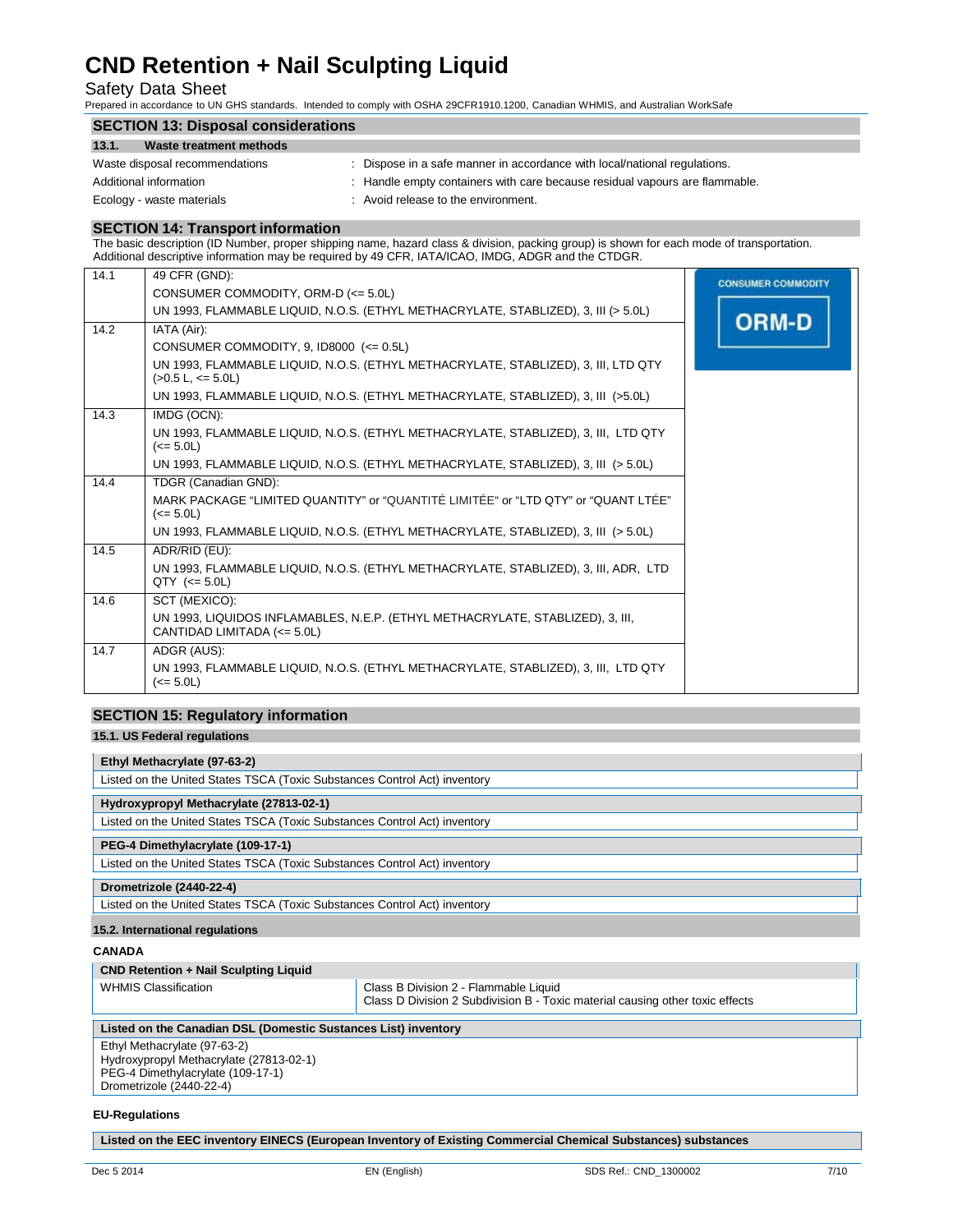## Safety Data Sheet

Prepared in accordance to UN GHS standards. Intended to comply with OSHA 29CFR1910.1200, Canadian WHMIS, and Australian WorkSafe

**Listed on the EEC inventory EINECS (European Inventory of Existing Commercial Chemical Substances) substances**

Ethyl Methacrylate (97-63-2) Hydroxypropyl Methacrylate (27813-02-1) PEG-4 Dimethylacrylate (109-17-1) Drometrizole (2440-22-4)

### **Classification according to Regulation (EC) No. 1272/2008 [CLP]**

Flam. Liq. 3 H226 Skin Irrit. 2 H315 Eye Irrit. 2 Skin Sens. 1 H317<br>STOT SE 3 H335 STOT SE 3 Aquatic Chronic 3 H412

Full text of H-phrases: see section 16

### **Classification according to Directive 67/548/EEC or 1999/45/EC**

R43 R10 R52/53

Full text of R-phrases: see section 16

#### **15.2.2. National regulations**

### **Ethyl Methacrylate (97-63-2)**

Listed on Inventory of Existing Chemical Substances (IECSC) Listed on the Japanese ENCS (Existing & New Chemicals Substances) inventory. Listed on KECI (Chemical Inventory of Korea) Listed on Taiwan National Chemical Inventory Listed on Inventory of Chemicals and Chemical Substances (PICCS) Listed on the AICS (the Australian Inventory of Chemical Substances). Listed on New Zealand - Inventory of Chemicals (NZIoC)

#### **Hydroxypropyl Methacrylate (27813-02-1)**

Listed on the Japanese ENCS (Existing & New Chemicals Substances) inventory. Listed on KECI (Chemical Inventory of Korea) Listed on Taiwan National Chemical Inventory Listed on Inventory of Chemicals and Chemical Substances (PICCS) Listed on the AICS (the Australian Inventory of Chemical Substances). Listed on New Zealand - Inventory of Chemicals (NZIoC)

### **PEG-4 Dimethylacrylate (109-17-1)**

Listed on New Zealand - Inventory of Chemicals (NZIoC) Listed on the AICS (the Australian Inventory of Chemical Substances). Listed on Inventory of Chemicals and Chemical Substances (PICCS) Listed on Taiwan National Chemical Inventory Listed on KECI (Chemical Inventory of Korea) Listed on the Japanese ENCS (Existing & New Chemicals Substances) inventory. Listed on Inventory of Existing Chemical Substances (IECSC)

### **Drometrizole (2440-22-4)**

Listed on New Zealand - Inventory of Chemicals (NZIoC) Listed on Inventory of Chemicals and Chemical Substances (PICCS)

Listed on the AICS (the Australian Inventory of Chemical Substances).

Listed on Taiwan National Chemical Inventory

Listed on KECI (Chemical Inventory of Korea)

Listed on the Japanese ENCS (Existing & New Chemicals Substances) inventory.

Listed on Inventory of Existing Chemical Substances (IECSC)

## **15.3. US State regulations**

# **Ethyl Methacrylate (97-63-2)**

- U.S. Delaware Pollutant Discharge Requirements Reportable Quantities
- U.S. New Jersey Right to Know Hazardous Substance List
- U.S. New York Right to Know List of Hazardous Chemicals
- U.S. Pennsylvania List of Hazardous Substances

# **SECTION 16: Other information**

Indication of changes  $\qquad \qquad$ : Orignal document.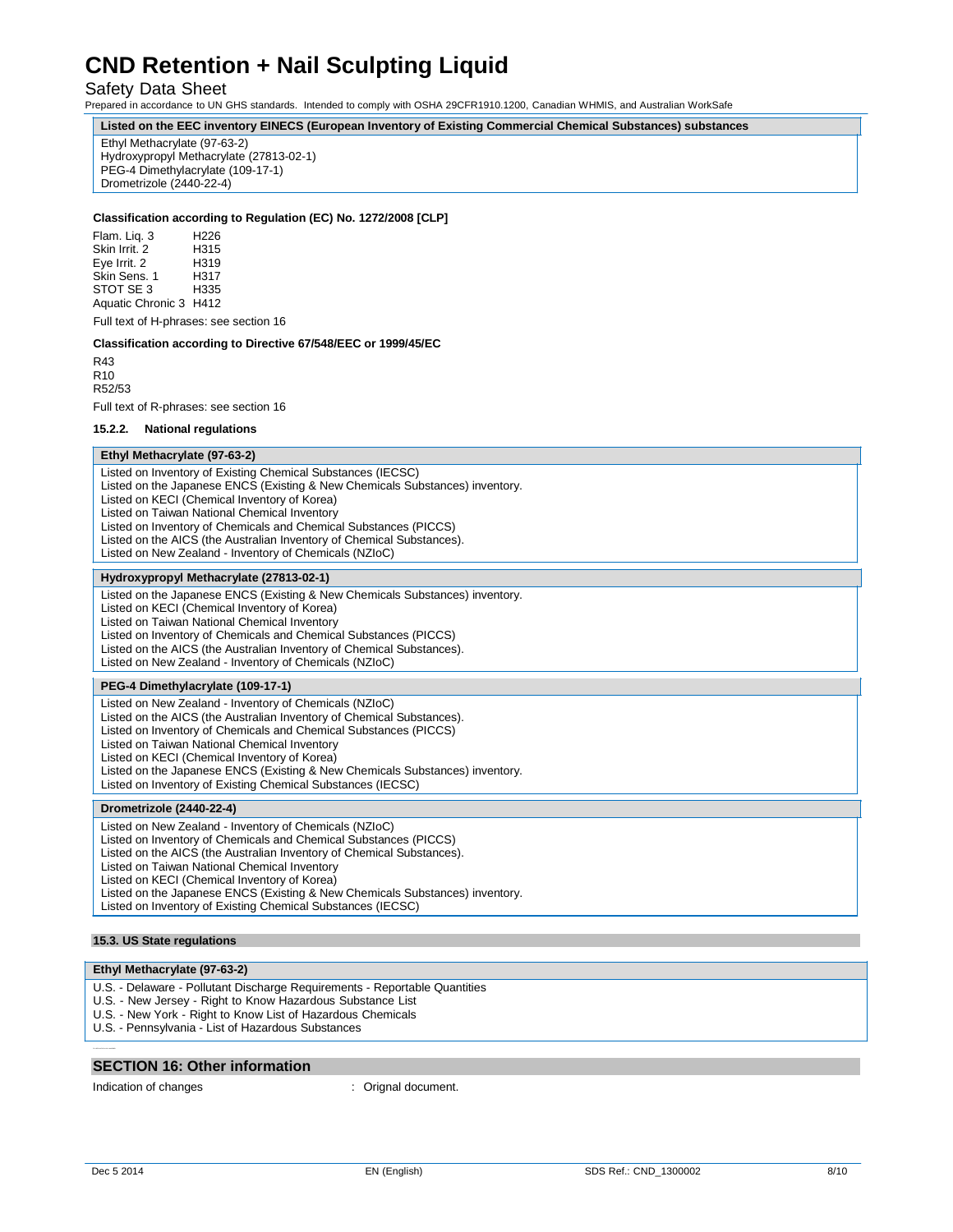Safety Data Sheet

Prepared in accordance to UN GHS standards. Intended to comply with OSHA 29CFR1910.1200, Canadian WHMIS, and Australian WorkSafe Data sources **in the sources** : REGULATION (EC) No 1272/2008 OF THE EUROPEAN PARLIAMENT AND OF THE COUNCIL of 16 December 2008 on classification, labelling and packaging of substances and mixtures, amending and repealing Directives 67/548/EEC and 1999/45/EC, and amending Regulation (EC) No 1907/2006. European Chemicals Agency (ECHA) C&L Inventory database. Accessed at [http://echa.europa.eu/web/guest/information-on-chemicals/cl-inventory-database.](http://echa.europa.eu/web/guest/information-on-chemicals/cl-inventory-database) European Chemicals Agency (ECHA) Registered Substances list. Accessed [at](http://echa.europa.eu/) [http://echa.europa.eu/.](http://echa.europa.eu/)

> Krister Forsberg and S.Z. Mansdorf, "Quick Selection Guide to Chemical Protective Clothing", Fifth Edition.

National Fire Protection Association; Fire Protection Guide to Hazardous Materials; 10th edition.

|                            | TSCA Chemical Substance Inventory. Accessed at<br>http://www.epa.gov/oppt/existingchemicals/pubs/tscainventory/howto.html. |
|----------------------------|----------------------------------------------------------------------------------------------------------------------------|
| Abbreviations and acronyms | : CAS (Chemical Abstracts Service) number.                                                                                 |
|                            | ATE: Acute Toxicity Estimate.                                                                                              |
|                            | BCF: Bioconcentration factor.                                                                                              |
|                            | CLP: Clasification, Labelling, Packaging.                                                                                  |
|                            | DNEL: Derived No Effect Level.                                                                                             |
|                            | EC50: Environmental Concentration associated with a response by 50% of the test population.                                |
|                            | GHS: Globally Harmonized System (of Classification and Labeling of Chemicals).                                             |
|                            | LD50: Lethal Dose for 50% of the test population.                                                                          |
|                            | NOEC: No Observable Effect Concentration.                                                                                  |
|                            | OSHA: Occupational Safety & Health Administration.                                                                         |
|                            | PBT: Persistent, Bioaccumulative, Toxic.                                                                                   |
|                            | PNEC: Predicted No Effect Level.                                                                                           |
|                            | <b>TSCA: Toxic Substances Control Act.</b>                                                                                 |
|                            | TWA: Time Weight Average.                                                                                                  |
| Other information          | : None.                                                                                                                    |
| NFPA health hazard         | : 1 - Exposure could cause irritation but only minor residual<br>injury even if no treatment is given.                     |
| NFPA fire hazard           | 2<br>: 2 - Must be moderately heated or exposed to relatively high<br>temperature before ignition can occur.               |
| <b>NFPA</b> reactivity     | : 1 - Normally stable, but can become unstable at elevated<br>temperatures and pressures or may react with water with      |

some release of energy, but not violently.

### Full text of R-, H- and EUH-phrases::

| Aquatic Chronic 1 | Hazardous to the aquatic environment - Chronic Hazard Category 1                                 |
|-------------------|--------------------------------------------------------------------------------------------------|
| Aquatic Chronic 3 | Hazardous to the aquatic environment - Chronic Hazard Category 3                                 |
| Eye Irrit. 2      | Serious eye damage/eye irritation Category 2                                                     |
| Flam. Lig. 2      | Flammable liquids Category 2                                                                     |
| Flam. Liq. 3      | Flammable liquids Category 3                                                                     |
| Skin Irrit. 2     | skin corrosion/irritation Category 2                                                             |
| Skin Sens. 1      | Skin sensitisation Category 1                                                                    |
| STOT SE 3         | Specific target organ toxicity (single exposure) Category 3                                      |
| H <sub>225</sub>  | Highly flammable liquid and vapour                                                               |
| H <sub>226</sub>  | Flammable liquid and vapour                                                                      |
| H315              | Causes skin irritation                                                                           |
| H317              | May cause an allergic skin reaction                                                              |
| H319              | Causes serious eye irritation                                                                    |
| H335              | May cause respiratory irritation                                                                 |
| H410              | Very toxic to aquatic life with long lasting effects                                             |
| H412              | Harmful to aquatic life with long lasting effects                                                |
| R <sub>10</sub>   | Flammable.                                                                                       |
| R43               | May cause sensitisation by skin contact.                                                         |
| R52/53            | Harmful to aquatic organisms, may cause long-term adverse effects<br>in the aquatic environment. |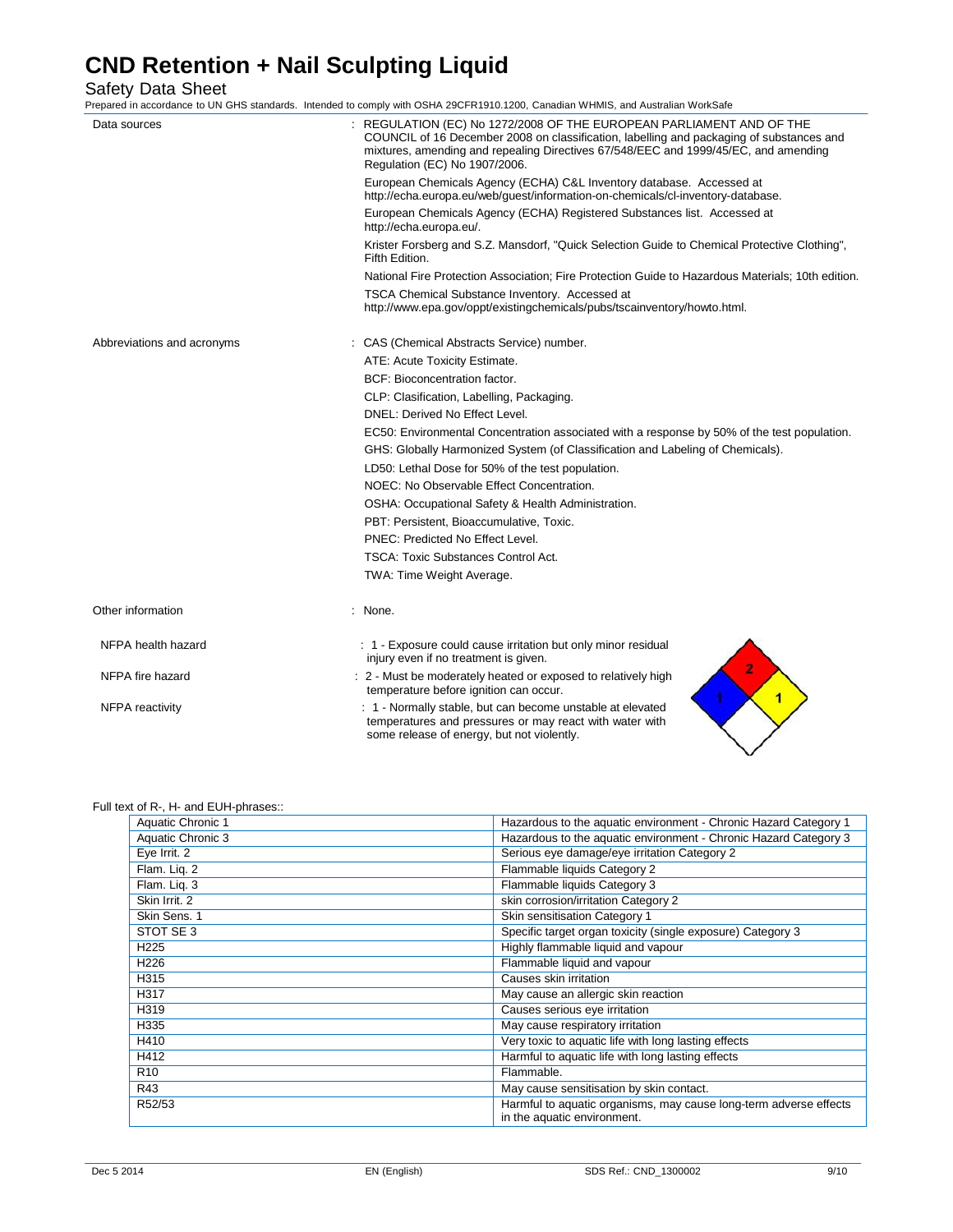# Safety Data Sheet

Prepared in accordance to UN GHS standards. Intended to comply with OSHA 29CFR1910.1200, Canadian WHMIS, and Australian WorkSafe

**SDS Prepared by:** The Redstone Group, LLC 6397 Emerald Pkwy. Suite 200 Dublin, OH, USA 43016 T 614-923-7472 [www.redstonegrp.com](http://www.redstonegrp.com/)

Redstone SDS US\_AUS\_CA

This information is based on our current knowledge and is intended to describe the product for the purposes of health, safety and environmental requirements only. It should not therefore be<br>construed as guaranteeing any sp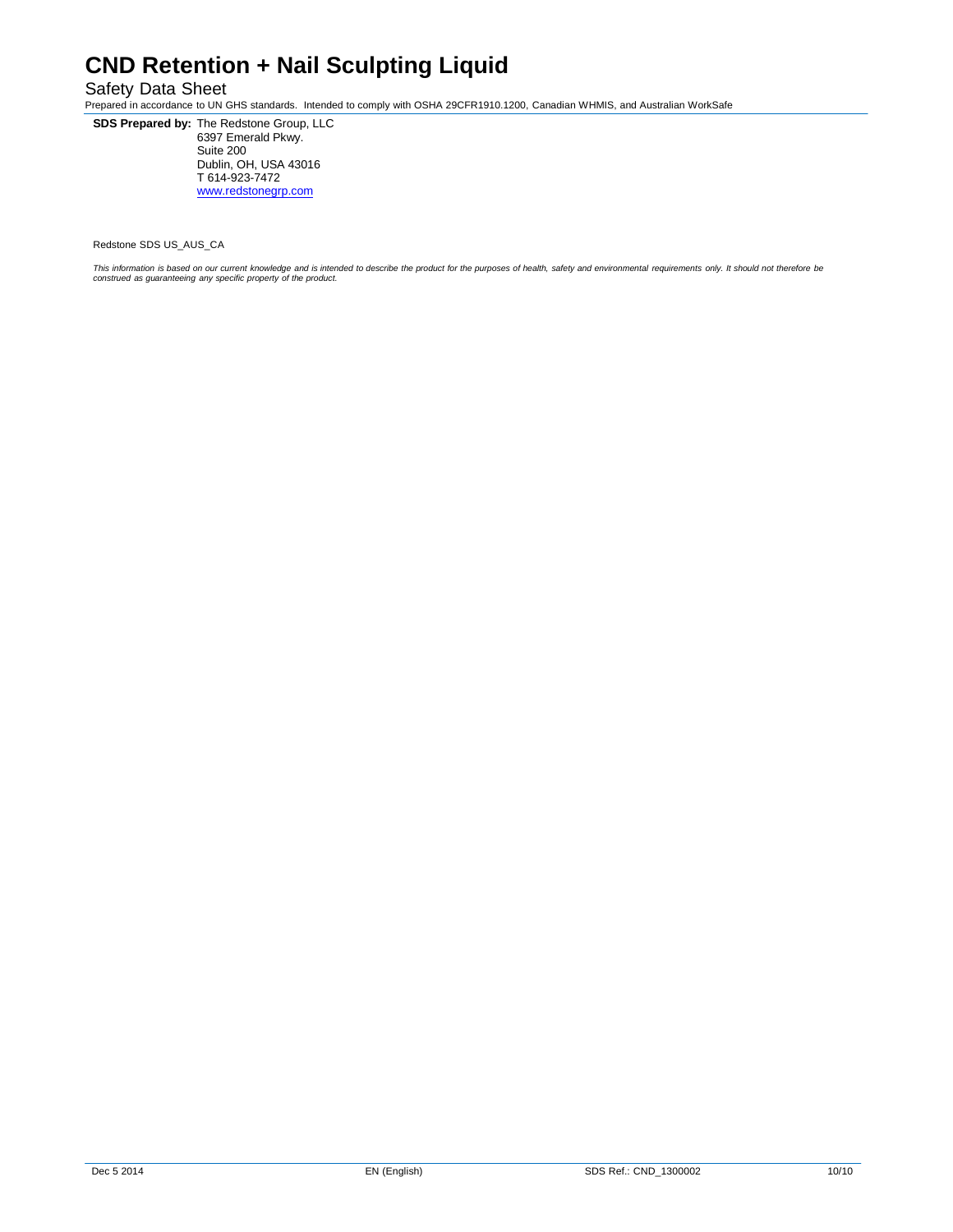

# **SAFETY DATA SHEET**

In Accordance with GHS Rev05(2013): U.S. OSHA Standard 29 CFR 1910.1200.

# **REVISION DATE: June 1, 2015**

# **1. PRODUCT AND COMPANY IDENTIFICATION**

**Product Name:** CND Retention+ Powders **Bulk #: CND-N-144 Product Form:** Mixture

**Recommendations on use:** For Professional Use Only.

**Restrictions on use:** This industrial Safety Data Sheet is not intended for consumers and does not address consumer use of the product. Please read the labeling on the consumer package for proper use of this material. For external use only. Use only as directed.

**Address:**

Revlon Research Center CND, Inc. 2121 Route 27 CND, Inc. 2121 Route 27 Telephone #: (732) 287-1400

2121 Route 27 **2121 Route 27** 9560 Towne Centre Drive Suite 200 **Control Centre Drive Suite 200** 8 and Diego, California 92121 San Diego, California 92121<br>Telephone #: 1-800-833-NAIL

# **Emergency Telephone:**

Medical Emergencies: 303-739-1110 CHEMTREC: 1-800-424-9300 or 703-527-3887 (spill related emergencies)

# **2. HAZARDS IDENTIFICATION GHS Classification:** Skin Irritation, Category 3 Pictogram: Not Applicable **Signal Word:** Warning **Hazard Statement(s):** H316 Causes mild skin irritation **Precautionary Statement(s):**  If skin irritation occurs: Get medical advice/attention **Potential Health Effects:**

**Eye Contact:** Possible irritation from dust. **Skin Contact:** Irritation. Allergic contact dermatitis is possible with prolonged or repeated contact. **Inhalation:** May cause irritation to mouth, nose, throat, and lungs.<br>**Ingestion:** Not expected under normal use. May be harmful if lare Not expected under normal use. May be harmful if large quantities are ingested..

# **Unknown Toxicity**

0% of mixture consists of ingredient(s) of unknown toxicity

| <b>Hazard Classification:</b> |                                            |
|-------------------------------|--------------------------------------------|
| <b>OSHA (USA):</b>            | Not hazardous.                             |
| <b>HMIS Rating:</b>           | Health: 1. Flammability: 1. Reactivity: 0. |
| <b>NFPA Rating:</b>           | Health: 1. Flammability: 1. Reactivity: 0. |

| <b>3. COMPOSITION/INFORMATION ON INGREDIENTS</b> |         |     |
|--------------------------------------------------|---------|-----|
| <b>HAZARDOUS INGREDIENTS:</b>                    | CAS #:  | %:* |
| <b>BENZOYL PEROXIDE</b>                          | 94-36-0 |     |

\***Note: Any value shown as a range is due to batch-to-batch variation**

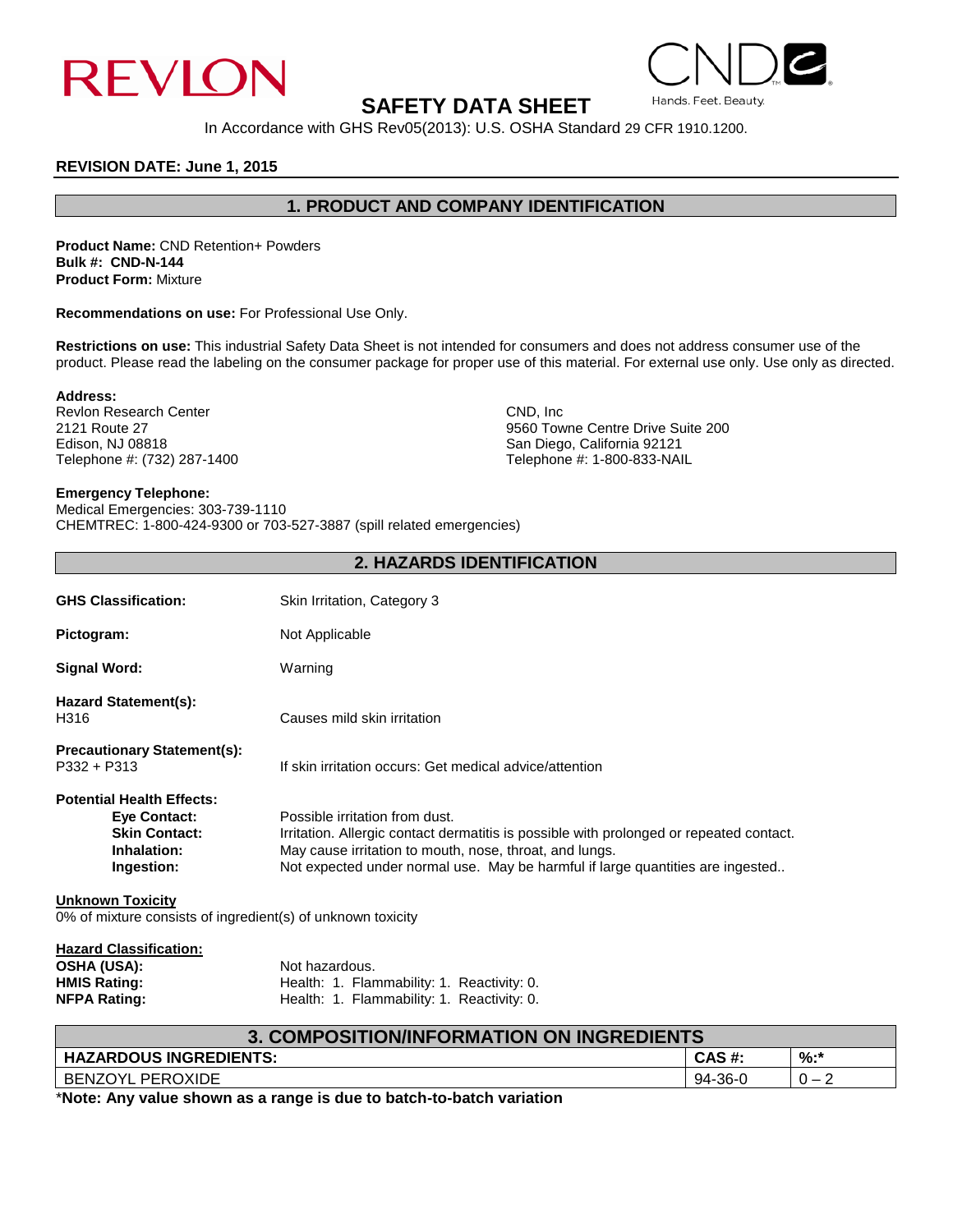| <b>4. FIRST AID MEASURES</b>                                |                                                                                                                                                                                                                                                             |  |
|-------------------------------------------------------------|-------------------------------------------------------------------------------------------------------------------------------------------------------------------------------------------------------------------------------------------------------------|--|
| Eye Contact:                                                | Flush eyes immediately with large amounts of water for 15 minutes, holding eyelid(s)<br>open to ensure compete flushing. Seek medical attention if redness, swelling, itching,<br>burning or visual disturbances occur.                                     |  |
| <b>Skin Contact:</b>                                        | If irritation develops wash thoroughly with soap and water. Wash all contaminated<br>clothing thoroughly before reuse. Seek medical attention if redness, swelling, itching, or<br>burning occurs.                                                          |  |
| Inhalation:                                                 | Remove victim to fresh air at once. Under extreme conductions, if breathing stops,<br>perform respiration and seek medical attention.                                                                                                                       |  |
| Ingestion:                                                  | Contact ChemTrec +1 (703) 527-3887 or the nearest Poison Control Center or local<br>emergency telephone number for assistance and instructions. If vomiting occurs<br>spontaneously, keep victim's head lowered (forward) to reduce the risk of aspiration. |  |
| <b>Notes to Physician:</b>                                  | Treat symptomatically.                                                                                                                                                                                                                                      |  |
| Most important symptoms/effects,<br>both acute and delayed: | No acute or delayed symptoms or effects occur when handling this product.                                                                                                                                                                                   |  |

# **5. FIRE AND IGNITION INFORMATION**

| <b>Burn Rate:</b>                                              | Not determined.                                                                                                                                                                                                                     |  |
|----------------------------------------------------------------|-------------------------------------------------------------------------------------------------------------------------------------------------------------------------------------------------------------------------------------|--|
| <b>Extinguishing Media:</b>                                    | Water, ABC all purpose extinguisher or CO <sub>2</sub> extinguisher.                                                                                                                                                                |  |
| <b>Special Protective Actions for</b><br><b>Fire-Fighters:</b> | Wear suitable protective equipment. In the event of fire, wear self-contained<br>breathing apparatus.                                                                                                                               |  |
|                                                                | If possible, prevent runoff water from entering storm drains, waterways or<br>environmentally-sensitive areas. Wash contaminated clothing and equipment with warm<br>water and soap, followed by rinse before returning to service. |  |
| Specific Hazards Arising from the<br>Chemical:                 | Not Applicable.                                                                                                                                                                                                                     |  |

# **6. ACCIDENTAL RELEASE MEASURES**

| <b>Personal Precautions:</b>      | Before cleaning any spill or leak, individuals involved in spill cleanup must wear appropriate<br>Personal Protective Equipment. Avoid inhalation of dust and vapors. Remove all sources of<br>ignition. Ensure adequate ventilation. Use personal protective equipment. See also Section 8.                                                                                                                                                                                                                                                                                                                                                                                                                                                                                                                                                                                                                                    |
|-----------------------------------|---------------------------------------------------------------------------------------------------------------------------------------------------------------------------------------------------------------------------------------------------------------------------------------------------------------------------------------------------------------------------------------------------------------------------------------------------------------------------------------------------------------------------------------------------------------------------------------------------------------------------------------------------------------------------------------------------------------------------------------------------------------------------------------------------------------------------------------------------------------------------------------------------------------------------------|
| <b>Methods for Cleaning Up:</b>   | For small spills (e.g. < 1 gallon (3.785 liters)) wear appropriate personal protective equipment (e.g.<br>goggles, gloves)/ Spilled product should be swept or vacuumed up immediately to prevent falls.<br>Dispose of properly in accordance with local, state, and federal regulations. Wash all affected<br>areas and outside of container with plenty of warm water and soap. Remove any contaminated<br>clothing and wash thoroughly before reuse.<br>For spills ≥ 1 gallon (3.785 liters), deny entry to all unprotected individuals. Spilled product should<br>be swept or vacuumed up immediately to prevent falls. Transfer to containers for proper disposal.<br>Wash all affected areas and outside of container with plenty of warm water and soap. Remove any<br>contaminated clothing and wash thoroughly before reuse. Keep all spills and cleaning runoffs out<br>of municipal sewers and open bodies of water. |
| <b>Environmental Precautions:</b> | No special environmental precautions required. Local authorities should be advised if significant<br>spillages cannot be contained.                                                                                                                                                                                                                                                                                                                                                                                                                                                                                                                                                                                                                                                                                                                                                                                             |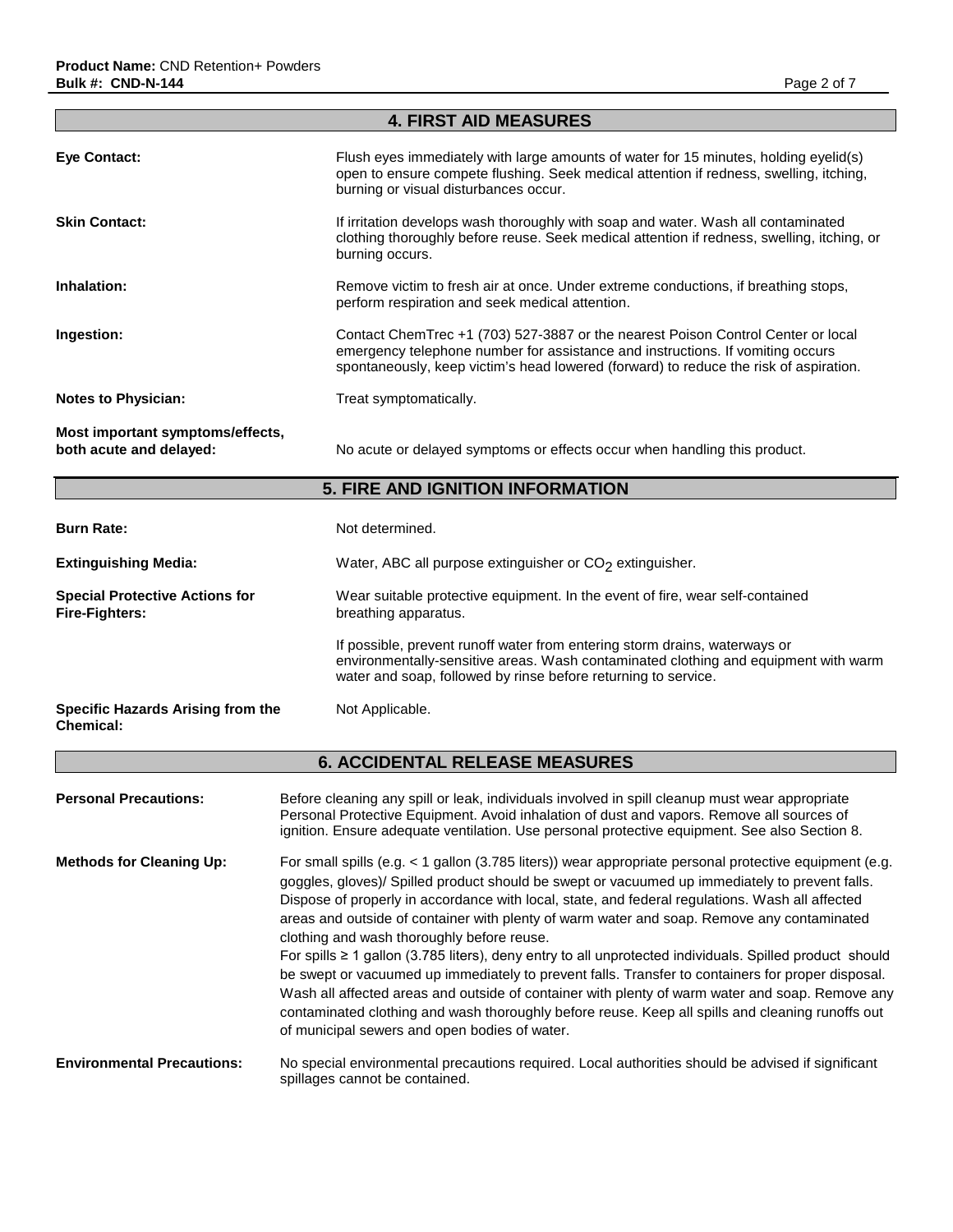| $\blacksquare$                       |                                                                                                                                                                                                                                                               |  |
|--------------------------------------|---------------------------------------------------------------------------------------------------------------------------------------------------------------------------------------------------------------------------------------------------------------|--|
| <b>Work &amp; Hygiene Practices:</b> | Follow normal hygiene practices. Do not eat, drink, or smoke while handing product. Appropriate<br>personal protective equipment should be worn when working with large quantities (> 1 gallon<br>(3.785 liters)) of this material.                           |  |
| Handling:                            | Keep container closed. Avoid contact with skin and eyes. Do not breathe dust or aerosol. Provide<br>appropriate exhaust ventilation at machinery and at places where dust can be generated. Do not<br>create a dust cloud by using a brush or compressed air. |  |
| Storage:                             | Keep in a dry, cool and well-ventilated place. Keep away from heat and sources of ignition. Keep<br>in properly labeled containers.                                                                                                                           |  |

**7. HANDLING AND STORAGE**

# **8. EXPOSURE CONTROLS / PERSONAL PROTECTION**

## **EXPOSURE LIMITS**

There are no exposure limits identified for this product. Exposure limits for the individual ingredients are listed below:

## **Occupational Exposure Limits (OEL)**

| CAS No.       | Components              | mg/m <sup>3</sup> | Category   | Origin           |
|---------------|-------------------------|-------------------|------------|------------------|
| $96 - 53 - 0$ | <b>Benzoyl Peroxide</b> | 5                 | TWA (8 h)  | <b>ACGIH TLV</b> |
|               |                         | 5                 | TWA (10 h) | <b>ACGIH TLV</b> |
|               |                         | 5                 | TWA (8 h)  | <b>OSHA PEL</b>  |
|               |                         | 5                 | TWA (8 h)  | <b>NIOSH REL</b> |

IDLH: Immediately Dangerous to Life or Health concentration

PEL: Permissible Exposure Limit

OEL: Occupational Exposure Limit

STEL: Short Term Exposure Limit

TLV: Threshold Limit Value TWA: Time Weighted Average

US ACGIH: United States American Conference of Governmental Industrial Hygienists

US OSHA: United States Occupational Safety and Health Administration

NIOSH: National Institute for Occupational Safety and Health

REL: Recommended Exposure Limit

# **ENGINEERING CONTROLS**

General mechanical ventilation (e.g. local exhaust ventilation, fans) is required for use with this product.

# **PERSONAL PROTECTIVE EQUIPMENT**

| <b>Respiratory protection:</b>   | Respirators are not required for use with this product. However, this product is a nuisance dust<br>hazard. Product may cause irritation of the mouth, nose, throat, and lungs. Accordingly, when<br>working with large quantities ( $> 1$ gallon (3.785 liters)) a dust mask is suggested. A respiratory<br>protection program that meets OSHA's 29 CFR §1910.134 and ANSI Z88.2 requirements must be<br>followed whenever a respirator is used. Adequate ventilation required in production areas. |
|----------------------------------|------------------------------------------------------------------------------------------------------------------------------------------------------------------------------------------------------------------------------------------------------------------------------------------------------------------------------------------------------------------------------------------------------------------------------------------------------------------------------------------------------|
| <b>Hand Protection:</b>          | None required under normal use. May cause skin irritation in some sensitive individuals. When<br>handling large quantities (e.g. $\geq 1$ gallon (3.785 liters)) wear rubber or impervious plastic gloves.<br>Wear suitable protective gloves in production areas.                                                                                                                                                                                                                                   |
| <b>Eye Protection:</b>           | Safety glasses with side shields should be used when using this product. Eye protection required<br>in production areas. Wear suitable eye/face protection.                                                                                                                                                                                                                                                                                                                                          |
| <b>Skin and Body Protection:</b> | When handling large quantities (e.g. $\geq 1$ gallon (3.785 liters)), an apron should be worn and eye<br>wash stations and deluge showers should be available. Wear suitable protective clothing in<br>production areas.                                                                                                                                                                                                                                                                             |
| Other protective equipment:      | None required under normal use. Skin protection required in production areas and when handling<br>large quantities (e.g. $\geq 1$ gallon (3.785 liters)). Upon completion of work activities involving large                                                                                                                                                                                                                                                                                         |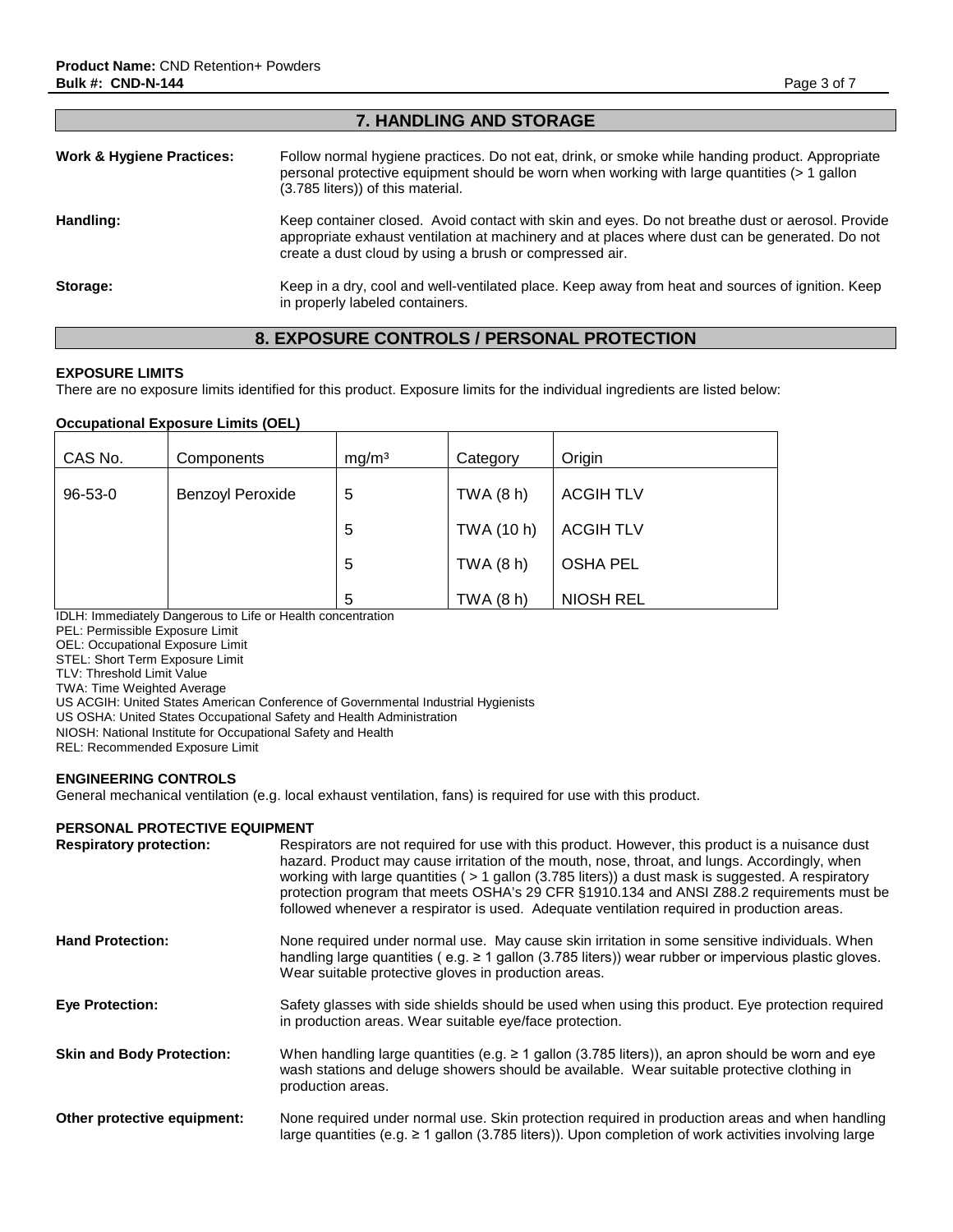quantities of this product, wash any exposed areas thoroughly with soap and water. Handle in accordance with good industrial hygiene and safety practice. Emergency eyewash and safety shower should be located nearby.

# **9. PHYSICAL AND CHEMICAL PROPERTIES**

| Appearance:                                       | White or light pink powder                                               |  |
|---------------------------------------------------|--------------------------------------------------------------------------|--|
| Odor:                                             | Faint bland                                                              |  |
| <b>Odor Threshold:</b>                            | Not Known                                                                |  |
| pH:                                               | Not Known                                                                |  |
| <b>Melting Point/Freezing Point:</b>              | Approximately 200°C (392°F)                                              |  |
| <b>Boiling Point/ Boiling Range:</b>              | Not Known                                                                |  |
| <b>Flash Point:</b><br><b>Flash Point Method:</b> | Above $150^{\circ}$ C (302 $^{\circ}$ F).<br>Closed Cup (ASTM D 6450-05) |  |
| % Volatile:                                       | Not Known                                                                |  |
| <b>Evaporation Rate:</b>                          | Not Known                                                                |  |
| <b>Flammability Classification:</b>               | Not Classified                                                           |  |
| <b>Explosive Limits:</b>                          | Not Known                                                                |  |
| Vapor Pressure:                                   | Not Known                                                                |  |
| <b>Vapor Density:</b>                             | Not Known                                                                |  |
| <b>Specific Gravity/Rel. Density:</b>             | Not Known                                                                |  |
| <b>Solubility in Water:</b>                       | Insoluble                                                                |  |
| Partition Coeff. (n-octanol//water):              | Not Known                                                                |  |
| Auto-ignition temperature:                        | Not Known                                                                |  |
| <b>Decomposition temperature:</b>                 | Not Known                                                                |  |
| <b>Viscosity:</b>                                 | Not Known                                                                |  |
| <b>10. STABILITY AND REACTIVITY</b>               |                                                                          |  |
| <b>Reactivity:</b>                                | No dangerous reaction known under conditions of normal use.              |  |
| Stability:                                        | Stable under normal temperatures and pressures.                          |  |
| <b>Conditions to Avoid:</b>                       | None Known.                                                              |  |
| Incompatible With:                                | Strong oxidizing agents.                                                 |  |
| <b>Hazardous Decomposition Products:</b>          | Oxides of carbon.                                                        |  |
| <b>Hazardous Polymerization:</b>                  | Hazardous polymerization does not occur.                                 |  |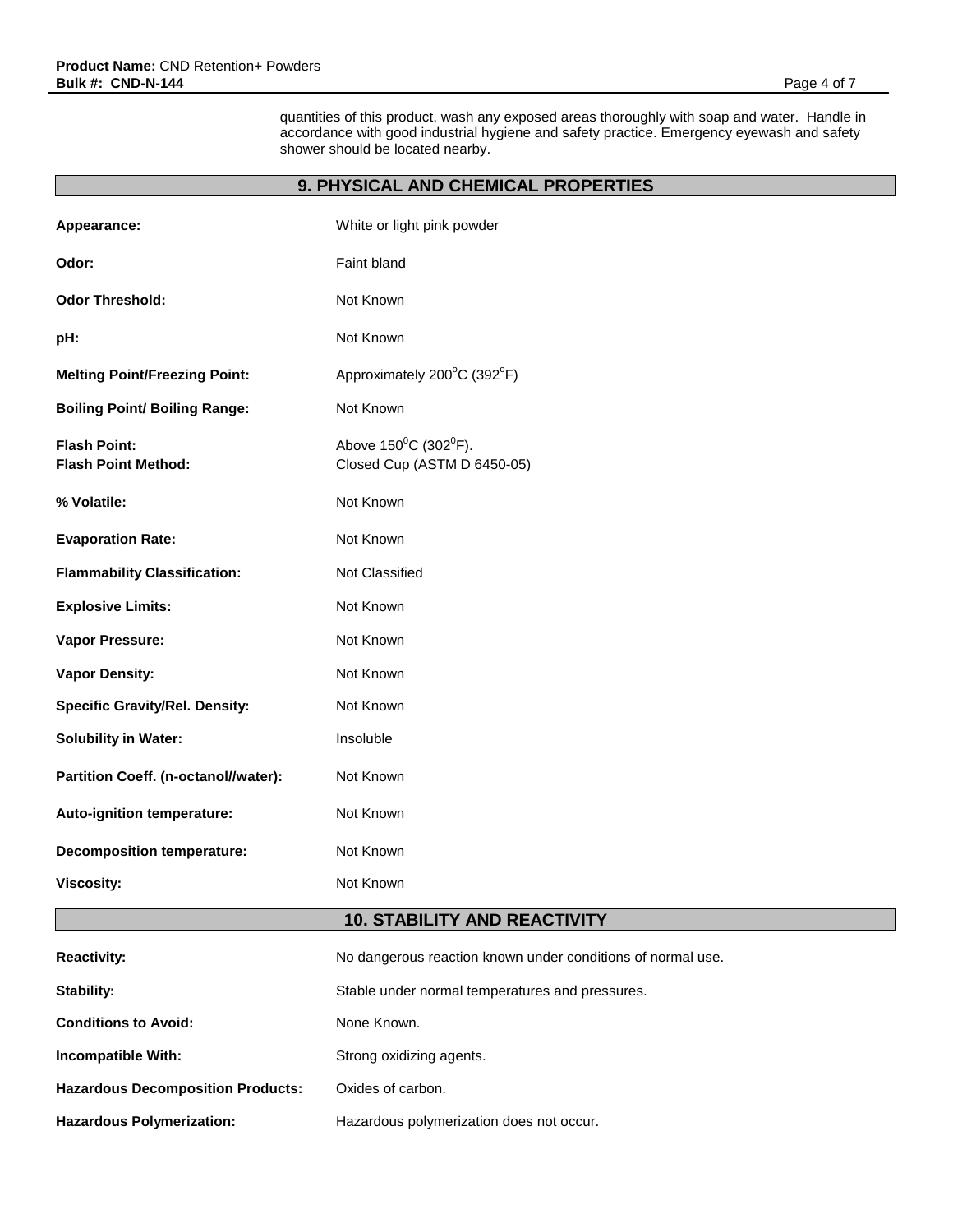# **11. TOXICOLOGICAL INFORMATION**

This formula was reviewed by the Global Product Safety and Regulatory Department of Revlon and is determined to be safe for its intended use. This review has taken into consideration available safety-related information including information on individual ingredients, similar formulas and potential ingredient interactions.

| <b>12. ECOLOGICAL INFORMATION</b>         |                                                                                                      |  |
|-------------------------------------------|------------------------------------------------------------------------------------------------------|--|
| <b>Aspiration Hazard:</b>                 | Not an aspiration hazard                                                                             |  |
| <b>STOT – Repeat Exposure:</b>            | Not expected to cause organ toxicity                                                                 |  |
| <b>STOT – Single Exposure:</b>            | Not expected to cause organ toxicity                                                                 |  |
| <b>Reproductive toxicity:</b>             | Not expected to cause reproductive toxicity                                                          |  |
| <b>Carcinogenicity:</b>                   | Does not contain any ingredients known to be carcinogenic according to OSHA, NTP, and<br><b>IARC</b> |  |
| <b>Germ Cell Mutagenicity:</b>            | Does not contain any ingredients known to be mutagenic according to OSHA                             |  |
| <b>Acute toxicity:</b>                    | Not Available                                                                                        |  |
| <b>Respiratory or Skin Sensitization:</b> | Possible allergic reaction with prolonged or repeated contact                                        |  |
| <b>Skin Corrosion/Irritation:</b>         | Skin irritant                                                                                        |  |
| Eye Irritation:                           | Possible irritation from dust                                                                        |  |

This product has not been tested as a whole for environmental toxicity. However, environmental information on the ingredients in this product have been reviewed by the Global Product Safety and Regulatory Department of Revlon and determined to have an acceptable environmental profile.

| <b>Aquatic Toxicity:</b>              | Not expected to cause aquatic toxicity |
|---------------------------------------|----------------------------------------|
| <b>Persistence and Degradability:</b> | Not Available                          |
| <b>Bioaccumulative Potential:</b>     | Not Available                          |
| <b>Mobility in Soil:</b>              | Not Available                          |
| <b>Other Adverse Effects:</b>         | Not expected to cause adverse effects  |

# **13. DISPOSAL CONSIDERATIONS**

**Disposal:** Consult applicable Local and State Regulations for disposal of non-hazardous liquids or solids. Do not dispose down sewer systems. Disposal in a properly regulated landfill is acceptable.

# **14. TRANSPORT INFORMATION**

# **FOR NON-BULK (FINISHED GOODS/RETAIL) SHIPMENT**

**Ground (DOT):**. Not hazardous for transport. **Vessel (IMDG):** Not hazardous for transport. **Air (IATA):** Not hazardous for transport.

## **FOR BULK SHIPMENT**

**DOT (Department of Transportation):** Not hazardous for transport. **UN Number:** Non-regulated **UN Proper Shipping Name:** Non-regulated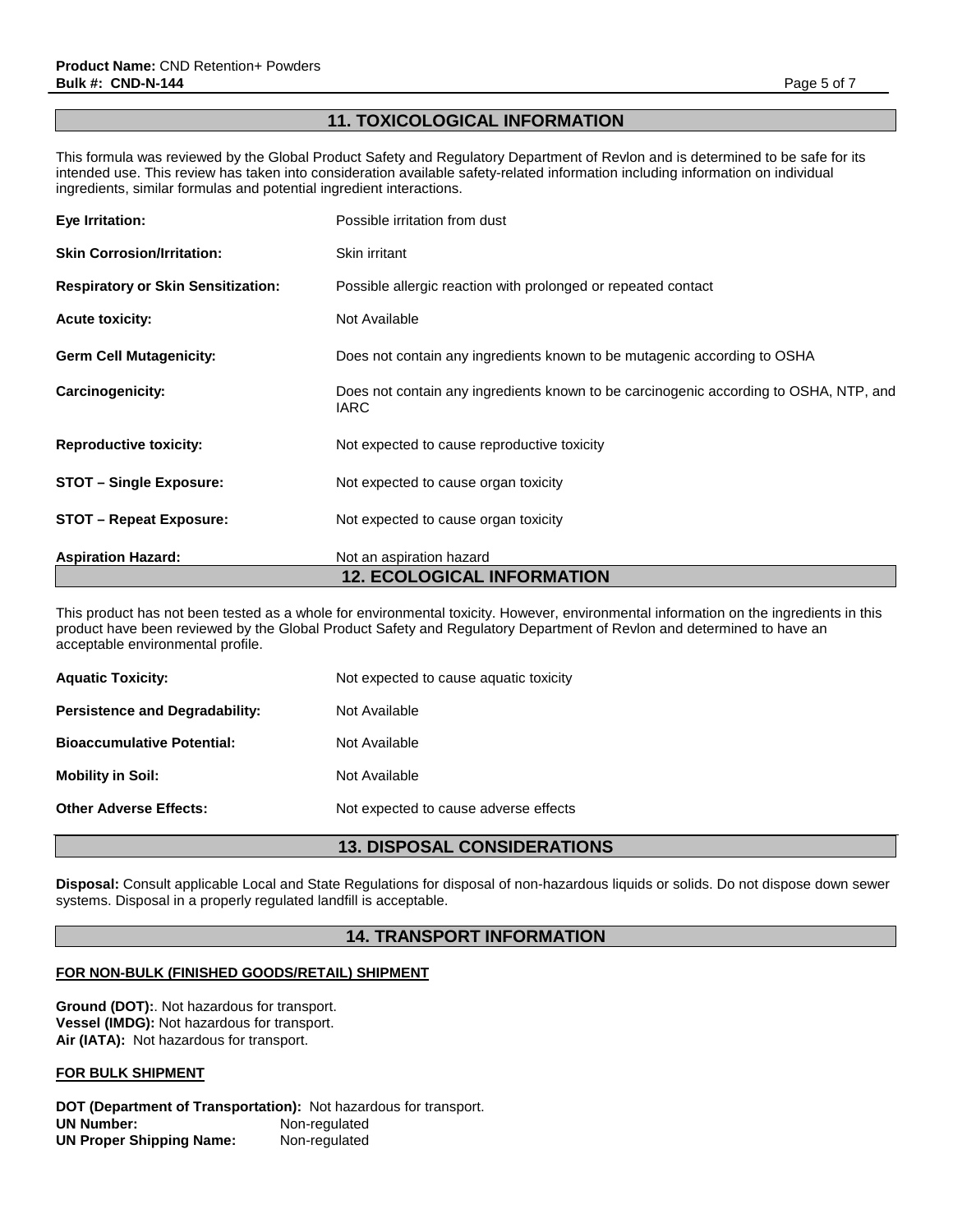**UN Hazard Class:** Non-regulated **UN Packing Group:** Non-regulated

**IMDG (International Maritime Organization's Dangerous Goods Code):**

Use UN classification listed above.

# **IATA (International Air Transport Association):**

Use UN classification listed above.

# **15. REGULATORY INFORMATION**

# **International Inventories**

| TSCA (Toxic Substances Control Act) | The product is exempt                      |
|-------------------------------------|--------------------------------------------|
| DSL (Domestic Substance List)       | The following are listed: Benzoyl Peroxide |

# **U.S. Federal Regulations**

# **SARA 313**

Section 313 of Title III of the Superfund Amendments and Reauthorization Act of 1986 (SARA). This product does not contain any chemicals which are subject to the reporting requirements of the Act and Title 40 of the Code of Federal Regulations, Part 372.

| SARA 311/312 Hazard Categories    |     |
|-----------------------------------|-----|
| <b>Acute Health Hazard</b>        | Yes |
| Chronic Health Hazard             | Nο  |
| Fire Hazard                       | No  |
| Sudden Release of Pressure Hazard | Nο  |
| <b>Reactive Hazard</b>            | No. |

# **Clean Water Act**

This product does not contain any chemicals that are regulated pollutants pursuant to the Clean Water Act (40 CFR 122.21 and 40 CFR 122.42).

## **Clean Air Act, Section 112 Hazardous Air Pollutants (HAPs) (see 40 CFR 61)**

This product does not contain any substances regulated as hazardous air pollutants (HAPS) under Section 112 of the Clean Air Act Amendments of 1990.

# **CERCLA**

This material, as supplied, does not contain any substances regulated as a hazardous substance under the Comprehensive Environmental Response Compensation and Liability Act (CERCLA) (40 CFR 302).

# **U.S. State Regulations**

# **California Proposition 65**

This product does not contain any chemicals that are classified under Proposition 65.

# **U.S. State Right-To-Know Regulations**

| . .<br>Ingredient        | <b>CAC #</b><br>UMJ #. | 8(b)<br>T00<br><br>יש | <b>MA</b><br>--- | <b>RTK</b><br>N. | <b>RTK</b><br><b>DA</b> |
|--------------------------|------------------------|-----------------------|------------------|------------------|-------------------------|
| -<br>Peroxide<br>Benzovl | $-36-0$<br>94          | Yes                   | Yes              | Yes              | Yes                     |

# **Canada**

This product has been classified in accordance with the hazard criteria of the Controlled Products Regulations (CPR) and the SDS contains all the information required by the CPR.

# **16. OTHER INFORMATION**

| <b>Last Revision:</b> | 4/18/2011.                    |
|-----------------------|-------------------------------|
| Prepared by:          | <b>Revion Research Center</b> |